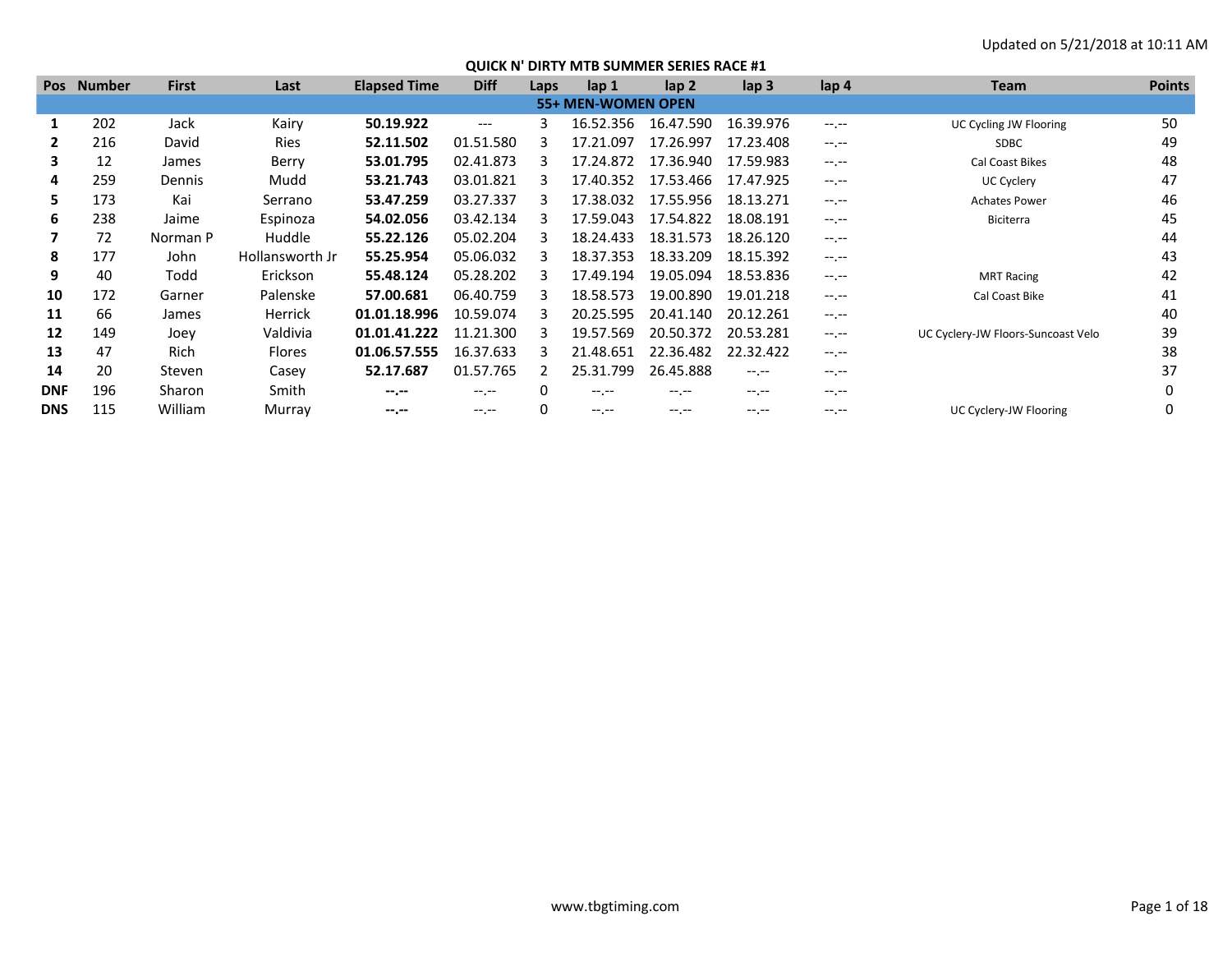|              | Pos Number | <b>First</b>   | Last           | <b>Elapsed Time</b> | <b>Diff</b> | Laps          | lap 1                     | lap <sub>2</sub> | lap <sub>3</sub> | lap 4            | <b>Team</b>           | <b>Points</b> |
|--------------|------------|----------------|----------------|---------------------|-------------|---------------|---------------------------|------------------|------------------|------------------|-----------------------|---------------|
|              |            |                |                |                     |             |               | <b>BEGINNER MEN 16-36</b> |                  |                  |                  |                       |               |
| 1            | 185        | Chadd          | Carr           | 40.28.785           | $---$       | 2             | 19.51.089                 | 20.37.696        | $-1$ , $-1$      | $-1$ , $-1$      | Team Estana           | 50            |
| $\mathbf{2}$ | 219        | Robert         | Cota           | 40.30.464           | 00.01.679   | 2             | 20.26.933                 | 20.03.531        | $-1.1 -$         | $-1.1$           | NV <sub>5</sub>       | 49            |
| 3            | 151        | Tyson          | Vonderfecht    | 40.54.664           | 00.25.879   |               | 21.09.924                 | 19.44.740        | $-1.1 -$         | $-1.1 -$         |                       | 48            |
| 4            | 262        | Ethan          | Veitch         | 41.11.313           | 00.42.528   | $\mathcal{L}$ | 21.21.625                 | 19.49.688        | $-1.1 -$         | $-1.1$           |                       | 47            |
| 5            | 165        | Stephan        | <b>Brandon</b> | 41.46.032           | 01.17.247   | 2             | 20.41.855                 | 21.04.177        | $-1.1 -$         | $-1.1 -$         | Team Pro-Laps         | 46            |
| 6            | 57         | Paul           | Greco          | 42.10.153           | 01.41.368   |               | 21.15.853                 | 20.54.300        | $-1.1 -$         | $-1.1 -$         |                       | 45            |
| 7            | 231        | Juan           | Gonzalez       | 42.21.534           | 01.52.749   |               | 21.09.204                 | 21.12.330        | $-1.1 -$         | $-1.1$           |                       | 44            |
| 8            | 140        | <b>Brandon</b> | Strausbaugh    | 42.34.031           | 02.05.246   |               | 21.14.453                 | 21.19.578        | $-1.1 -$         | $-1.1$           |                       | 43            |
| 9            | 26         | Jared          | Conrad         | 43.07.643           | 02.38.858   |               | 20.56.116                 | 22.11.527        | $-1.1 -$         | $-1.1 -$         |                       | 42            |
| 10           | 164        | Chad           | Haertling      | 43.15.055           | 02.46.270   |               | 21.43.865                 | 21.31.190        | $-1.1 -$         | $-1.1 -$         |                       | 41            |
| 11           | 218        | Rene           | Vasquez        | 43.55.716           | 03.26.931   |               | 22.24.435                 | 21.31.281        | $-1.1$           | $-1.1$           |                       | 40            |
| 12           | 163        | Travis         | Brock          | 44.26.142           | 03.57.357   |               | 21.57.204                 | 22.28.938        | $-1.1 -$         | $-1.1 -$         | SDRC                  | 39            |
| 13           | 96         | rene           | leyva          | 44.47.024           | 04.18.239   |               | 22.27.223                 | 22.19.801        | $-1$ , $-1$      | $-1$ , $-1$      | spinergy              | 38            |
| 14           | 254        | Anthony        | Lopez          | 45.23.785           | 04.55.000   |               | 22.25.410                 | 22.58.375        | $-1.1 -$         | $-1. -1$         | XC Baja               | 37            |
| 15           | 266        | Matthew        | Quintero       | 45.25.069           | 04.56.284   | $\mathcal{P}$ | 22.19.141                 | 23.05.928        | $-1.1 -$         | $-1.1 -$         | Toyota                | 36            |
| 16           | 263        | Carson         | Roddy          | 47.16.674           | 06.47.889   | $\mathcal{P}$ | 23.09.073                 | 24.07.601        | $-1$ , $-1$      | $-1$ , $-1$      |                       | 35            |
| 17           | 38         | Hoang          | <b>Dinh</b>    | 47.50.249           | 07.21.464   | $\mathcal{P}$ | 23.31.703                 | 24.18.546        | $-1$ , $-1$      | $-1 - 1 - 1 = 0$ | <b>Team More Wins</b> | 34            |
| 18           | 64         | <b>COREY</b>   | HELGEN         | 48.03.355           | 07.34.570   |               | 24.11.143                 | 23.52.212        | $-1$ , $-1$      | $-1 - 1 - 1 = 0$ |                       | 33            |
| 19           | 82         | Nathan         | Jovin          | 48.12.275           | 07.43.490   |               | 24.45.997                 | 23.26.278        | $-1$ , $-1$      | $-1$ , $-1$      |                       | 32            |
| 20           | 176        | Ronnie         | Romero         | 50.33.724           | 10.04.939   |               | 24.36.453                 | 25.57.271        | $-1.1 -$         | $-1.1$           |                       | 31            |
| 21           | 174        | Anthony        | Heppner        | 52.22.887           | 11.54.102   |               | 25.54.583                 | 26.28.304        | $-1.1 -$         | $-1$ , $-1$      |                       | 30            |
| <b>DNS</b>   | 268        | Cole           | Dixon          | $-1$ , $-1$         | $-1$ , $-1$ | 0             | $-1$ , $-1$               | --.--            | $-1$ . $-1$      | --.--            | Poway                 |               |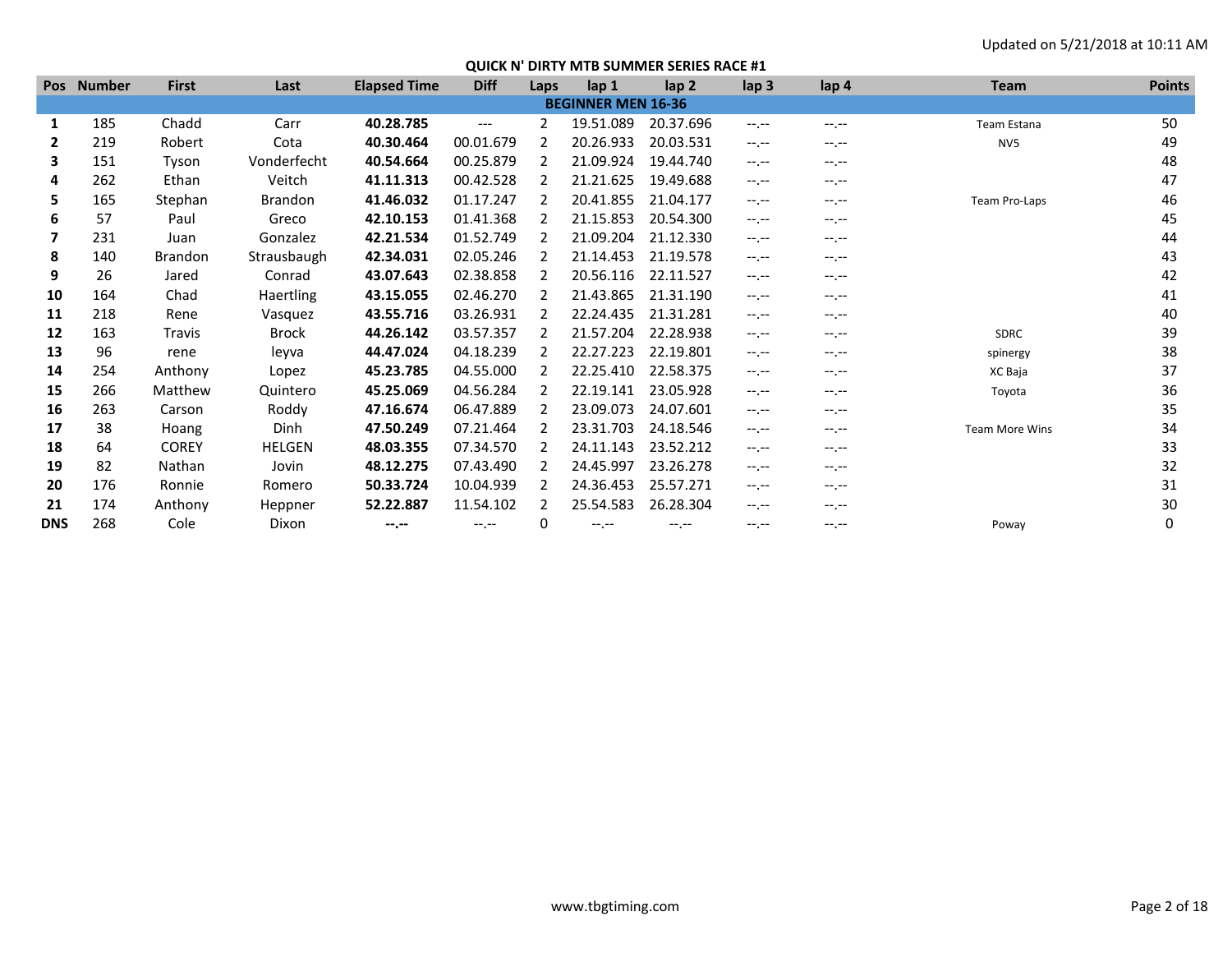|                   | Pos Number | <b>First</b> | Last           | <b>Elapsed Time</b> | <b>Diff</b> | Laps           | lap 1                     | lap <sub>2</sub> | lap <sub>3</sub> | lap 4            | <b>Team</b>                     | <b>Points</b> |
|-------------------|------------|--------------|----------------|---------------------|-------------|----------------|---------------------------|------------------|------------------|------------------|---------------------------------|---------------|
|                   |            |              |                |                     |             |                | <b>BEGINNER MEN 37-48</b> |                  |                  |                  |                                 |               |
| 1                 | 221        | Jason        | Tuffs          | 37.54.322           | $---$       | $\overline{2}$ | 18.59.226                 | 18.55.096        | $-1$ , $-1$      | $-1 - 1 - 1 = 0$ |                                 | 50            |
| 2                 | 265        | Julio        | Quintero       | 38.08.818           | 00.14.496   | $\overline{2}$ | 19.39.742                 | 18.29.076        | $-1, -1$         | $-1, -1$         | Toyota                          | 49            |
| 3                 | 5          | Ryan         | Baganz         | 38.38.481           | 00.44.159   | 2              | 19.13.534                 | 19.24.947        | $-1 - 1 - 1 = 0$ | $-1 - 1 - 1 = 0$ |                                 | 48            |
| 4                 | 184        | Steven       | Tom            | 38.44.513           | 00.50.191   | $\overline{2}$ | 19.28.735                 | 19.15.778        | $-1, -1$         | $-1, -1$         |                                 | 47            |
| 5                 | 139        | John         | Stenton        | 38.57.036           | 01.02.714   | 2              | 19.34.527                 | 19.22.509        | $-1$ , $-1$      | $-1$ . $-1$      | Ninja                           | 46            |
| 6                 | 233        | Carlos       | Shteremberg    | 39.03.763           | 01.09.441   | $\overline{2}$ | 19.23.773                 | 19.39.990        | $-1 - 1 - 1 = 0$ | $-1, -1$         |                                 | 45            |
| 7                 | 160        | brandon      | zinsmeister    | 39.29.852           | 01.35.530   | $\overline{2}$ | 19.57.442                 | 19.32.410        | $-1, -1$         | $-1, -1$         |                                 | 44            |
| 8                 | 224        | MArio        | Ibarra         | 39.35.624           | 01.41.302   | $\overline{2}$ | 19.33.075                 | 20.02.549        | $-1, -1$         | $-1, -1$         | sdbc                            | 43            |
| 9                 | 154        | <b>Brian</b> | Weaver         | 39.45.842           | 01.51.520   | $\overline{2}$ | 20.06.000                 | 19.39.842        | $-1, -1$         | $-1$ . $-1$      | Stage 2 Cyclery-BOSCH Murrieta  | 42            |
| 10                | 212        | Jason        | Altstatt       | 40.13.502           | 02.19.180   | $\overline{2}$ | 20.26.032                 | 19.47.470        | $-1, -1$         | $-1, -1$         | <b>Inkys Bikes</b>              | 41            |
| 11                | 124        | Enrico       | Porrino        | 40.34.723           | 02.40.401   | $\overline{2}$ | 20.29.175                 | 20.05.548        | $-1, -1$         | $-1, -1$         | Gac Valdengo                    | 40            |
| $12 \overline{ }$ | 52         | Jeff         | Gladinus       | 40.36.383           | 02.42.061   | $\overline{2}$ | 20.37.983                 | 19.58.400        | $-1$ , $-1$      | $-1$ , $-1$      |                                 | 39            |
| 13                | 99         | MICHAEL      | <b>MACARE</b>  | 40.36.570           | 02.42.248   | $\overline{2}$ | 20.30.836                 | 20.05.734        | $-1, -1$         | $-1, -1$         | <b>Bicycle Warehouse</b>        | 38            |
| 14                | 228        | Jason        | <b>DeVries</b> | 40.41.978           | 02.47.656   | 2              | 20.10.122                 | 20.31.856        | $-1$ , $-1$      | $-1$ , $-1$      |                                 | 37            |
| 15                | 197        | Terry        | Ford           | 41.34.521           | 03.40.199   | $\overline{2}$ | 20.14.820                 | 21.19.701        | $-1, -1$         | $-1, -1$         | G2 Bike                         | 36            |
| 16                | 240        | Tan          | Nguyen         | 41.52.585           | 03.58.263   | $\overline{2}$ | 21.43.295                 | 20.09.290        | $-1, -1$         | $-1, -1$         |                                 | 35            |
| 17                | 245        | Jason        | Smith          | 41.54.866           | 04.00.544   | $\overline{2}$ | 21.03.186                 | 20.51.680        | $-1$ , $-1$      | $-1 - 1 - 1 = 0$ |                                 | 34            |
| 18                | 135        | Eric         | Shaw           | 42.41.231           | 04.46.909   | $\overline{2}$ | 21.15.267                 | 21.25.964        | $-1, -1$         | $-1, -1$         |                                 | 33            |
| 19                | 119        | Oliver       | Oco            | 42.43.715           | 04.49.393   | 2              | 22.07.101                 | 20.36.614        | $--, --$         | $-1 - 1 - 1 = 0$ |                                 | 32            |
| 20                | 264        | David        | Hernandez      | 42.50.312           | 04.55.990   | 2              | 21.44.957                 | 21.05.355        | $-1$ , $-1$      | $-1, -1$         | Toyota                          | 31            |
| 21                | 9          | jason        | barney         | 42.58.904           | 05.04.582   | 2              | 21.16.118                 | 21.42.786        | $-1, -1$         | $-1$ , $-1$      | Stage 2 Cyclery P-B Bosch       | 30            |
| 22                | 87         | lan          | Kelly          | 43.23.111           | 05.28.789   | 2              | 22.21.432                 | 21.01.679        | $-1$ , $-1$      | $-1$ , $-1$      |                                 | 29            |
| 23                | 206        | Joey         | Yates          | 44.24.901           | 06.30.579   | 2              | 22.04.521                 | 22.20.380        | $-1$ , $-1$      | $-1 - 1 - 1 = 0$ |                                 | 28            |
| 24                | 110        | John         | Moatsos        | 45.34.555           | 07.40.233   | $\overline{2}$ | 22.50.712 22.43.843       |                  | $-1, -1$         | $-1$ , $-1$      | SDRP MTB Patrol - Poway Bicycle | 27            |
| 25                | 49         | Tom          | Gattegno       | 45.43.612           | 07.49.290   | $\overline{2}$ | 22.07.983                 | 23.35.629        | $-1, -1$         | $-1, -1$         |                                 | 26            |
| 26                | 114        | William      | Mortellaro     | 45.48.682           | 07.54.360   | 2              | 23.13.044                 | 22.35.638        | $-1$ , $-1$      | $-1 - 1 - 1 = 0$ |                                 | 25            |
| 27                | 21         | Jonathan     | Chan           | 45.59.594           | 08.05.272   | $\overline{2}$ | 23.30.007                 | 22.29.587        | $-1, -1$         | $-1, -1$         |                                 | 24            |
| 28                | 6          | Jason        | <b>Baker</b>   | 46.09.403           | 08.15.081   | $\overline{2}$ | 23.06.832                 | 23.02.571        | $-1$ , $-1$      | $-1, -1$         |                                 | 23            |
| 29                | 48         | Tavares      | Forby          | 46.20.222           | 08.25.900   | $\overline{2}$ | 22.34.675                 | 23.45.547        | $-1, -1$         | $-1, -1$         |                                 | 22            |
| 30                | 14         | Gerardo      | Bobadilla      | 52.12.153           | 14.17.831   | 2              | 25.53.543                 | 26.18.610        | $-1, -1$         | $-1. - -$        |                                 | 21            |
| 31                | 244        | Fabian       | Acuna          | 53.17.528           | 15.23.206   | $\overline{2}$ | 25.59.517                 | 27.18.011        | $-1, -1$         | $-1, -1$         |                                 | 20            |
| 32                | 19         | Basil        | Carsner        | 27.29.193           | 10.25.129   | 1              | 27.29.193                 | $-1, -1$         | $-1, -1$         | $-1 - 1 - 1 = 0$ |                                 | 19            |
| <b>DNS</b>        | 136        | Jeffrey      | Smith          | $-1 - 1 - 1 = 0$    | $-1, -1$    | 0              | $-1 - 1 - 1 = 0$          | $-1, -1$         | $-1 - 1 - 1 = 0$ | $-1$ , $-1$      |                                 | 0             |
| <b>DNS</b>        | 248        | Bernard      | Vernberg       | --.--               | $-1$ , $-1$ | 0              | $-1$ , $-1$               | $-1 - 1 - 1 = 0$ | $-1$ , $-1$      | $-1$ , $-1$      |                                 | 0             |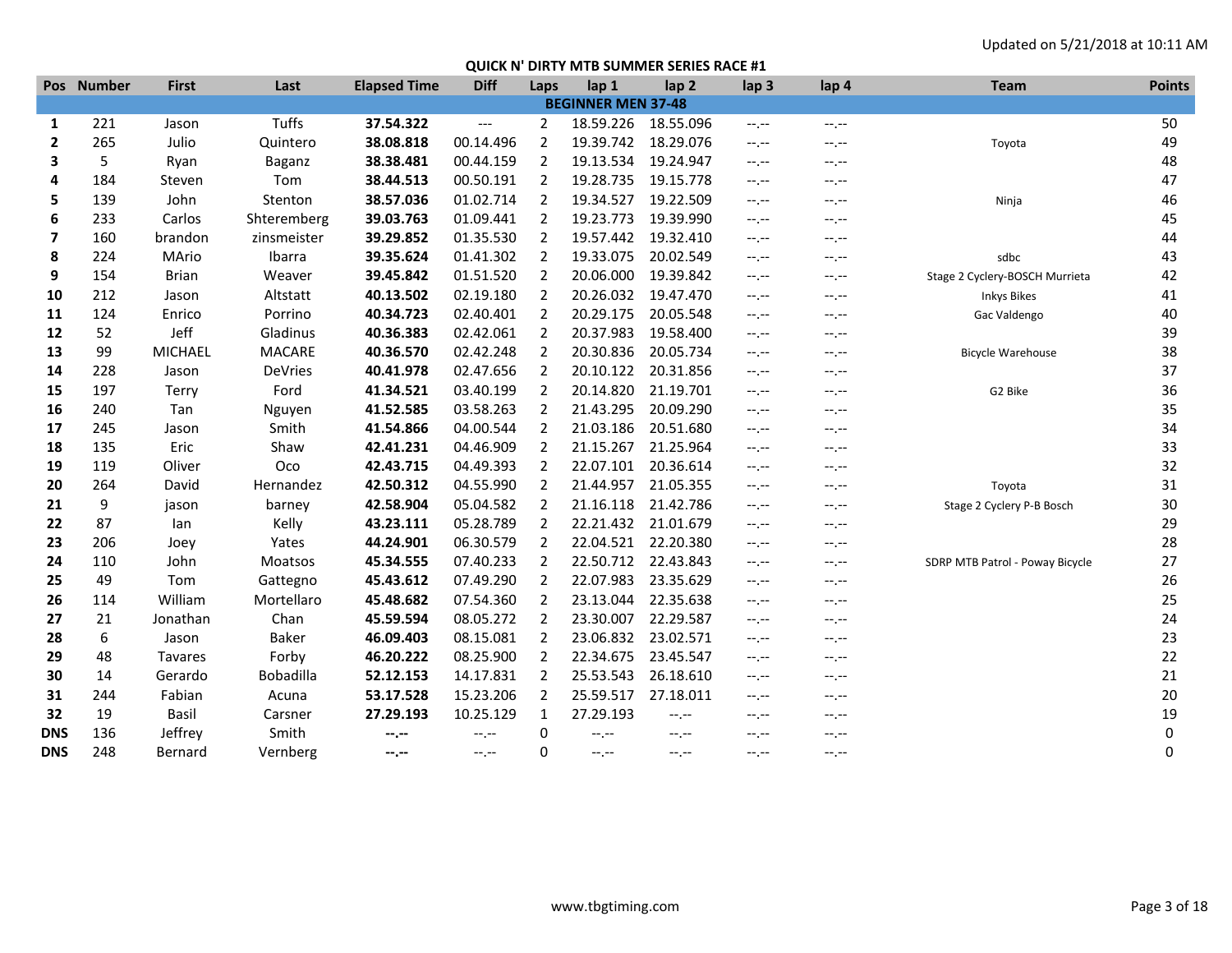|            | Pos Number | <b>First</b> | Last           | <b>Elapsed Time</b> | <b>Diff</b> | Laps          | lap 1                   | lap <sub>2</sub> | lap <sub>3</sub> | lap 4        | Team                          | <b>Points</b> |
|------------|------------|--------------|----------------|---------------------|-------------|---------------|-------------------------|------------------|------------------|--------------|-------------------------------|---------------|
|            |            |              |                |                     |             |               | <b>BEGINNER MEN 49+</b> |                  |                  |              |                               |               |
| 1          | 120        | Joseph Mike  | Parsons        | 37.39.642           | $---$       | 2             | 18.50.680               | 18.48.962        | $-1$ , $-1$      | $-1$ , $-1$  |                               | 50            |
| 2          | 159        | Rusty        | Zielinski      | 37.47.002           | 00.07.360   |               | 18.58.572               | 18.48.430        | $-1$ , $-1$      | $-1$ , $-1$  |                               | 49            |
| 3          | 98         | Steve        | Ling           | 38.17.315           | 00.37.673   |               | 19.06.113               | 19.11.202        | $-1 - 1 - 1 = 0$ | $-1$ , $-1$  |                               | 48            |
| 4          | 150        | Luis Tonny   | Vizcarra       | 38.38.647           | 00.59.005   | $\mathcal{P}$ | 19.40.473               | 18.58.174        | $-1 - 1 - 1 = 0$ | $-1$ , $-1$  |                               | 47            |
| 5          | 131        | Gerardo      | Sanchez        | 38.53.124           | 01.13.482   | 2             | 19.49.818               | 19.03.306        | $-1$ , $-1$      | $-1$ , $-1$  |                               | 46            |
| 6          | 94         | Chris        | LeBaron        | 39.04.482           | 01.24.840   | 2             | 19.26.703               | 19.37.779        | $-1$ , $-1$      | $-1$ , $-1$  |                               | 45            |
|            | 29         | Aaron        | Cunningham     | 39.07.875           | 01.28.233   |               | 19.17.673               | 19.50.202        | $-1$ , $-1$      | $-1$ , $-1$  |                               | 44            |
| 8          | 27         | <b>Ross</b>  | Craft          | 40.34.395           | 02.54.753   |               | 20.28.295               | 20.06.100        | $-1$ , $-1$      | $-1. - -$    |                               | 43            |
| 9          | 162        | John         | <b>McManns</b> | 41.24.422           | 03.44.780   |               | 20.42.663               | 20.41.759        | $-1.1 -$         | $-1.1 -$     | Fun Bike Center               | 42            |
| 10         | 419        | Kent         | Musgrave       | 41.49.565           | 04.09.923   |               | 20.42.909               | 21.06.656        | $-1.1 -$         | $-1. - -$    |                               | 41            |
| 11         | 156        | Jeffrey      | Winckler       | 41.53.573           | 04.13.931   |               | 21.32.225               | 20.21.348        | $-1.1 - 1.0$     | $-1.1 - 1.0$ |                               | 40            |
| 12         | 75         | David        | Jacobs         | 43.26.406           | 05.46.764   |               | 21.45.923               | 21.40.483        | $-1$ , $-1$      | $-1.1 -$     |                               | 39            |
| 13         | 242        | Steve        | Robertson      | 44.25.234           | 06.45.592   |               | 23.04.972               | 21.20.262        | $-1.1 - 1.0$     | $-1. - -$    |                               | 38            |
| 14         | 100        | James        | Magill         | 44.35.953           | 06.56.311   |               | 22.46.691               | 21.49.262        | $-1$ , $-1$      | $-1.1 -$     |                               | 37            |
| 15         | 50         | Mark         | Gerardi        | 46.08.024           | 08.28.382   | 2             | 21.59.516               | 24.08.508        | $-1.1 - 1.0$     | $-1, -1$     |                               | 36            |
| 16         | 41         | John         | Eugenio        | 47.44.751           | 10.05.109   |               | 23.43.353               | 24.01.398        | $-1$ , $-1$      | $-1$ , $-1$  |                               | 35            |
| 17         | 67         | craig        | hobart         | 47.50.072           | 10.10.430   |               | 23.23.562               | 24.26.510        | $-1$ , $-1$      | $-1$ , $-1$  | <b>TNR Conductor Commerce</b> | 34            |
| 18         | 180        | Rolando      | Martinez       | 48.27.664           | 10.48.022   |               | 23.29.414               | 24.58.250        | $-1.1 - 1.0$     | $-1.1 -$     |                               | 33            |
| 19         | 171        | Bart         | Dixon          | 49.41.782           | 12.02.140   |               | 24.27.269               | 25.14.513        | $-1.1 -$         | $-1. - -$    | 211 Bikes                     | 32            |
| 20         | 71         | Doug         | Hopper         | 01.00.20.734        | 22.41.092   |               | 27.51.771               | 32.28.963        | $-1.1 -$         | $-1.1 -$     |                               | 31            |
| 21         | 113        | Brian        | Montesi        | 01.04.41.262        | 27.01.620   |               | 29.01.079               | 35.40.183        | $-1$ , $-1$      | $-1$ , $-1$  |                               | 30            |
| <b>DNS</b> | 236        | David        | <b>Beasley</b> | $-1 - 1 - 1 = 0$    | $-1$ , $-1$ | 0             | $-1$ , $-1$             | $-1$ , $-1$      | $-1$ , $-1$      | $-1$ , $-1$  |                               | 0             |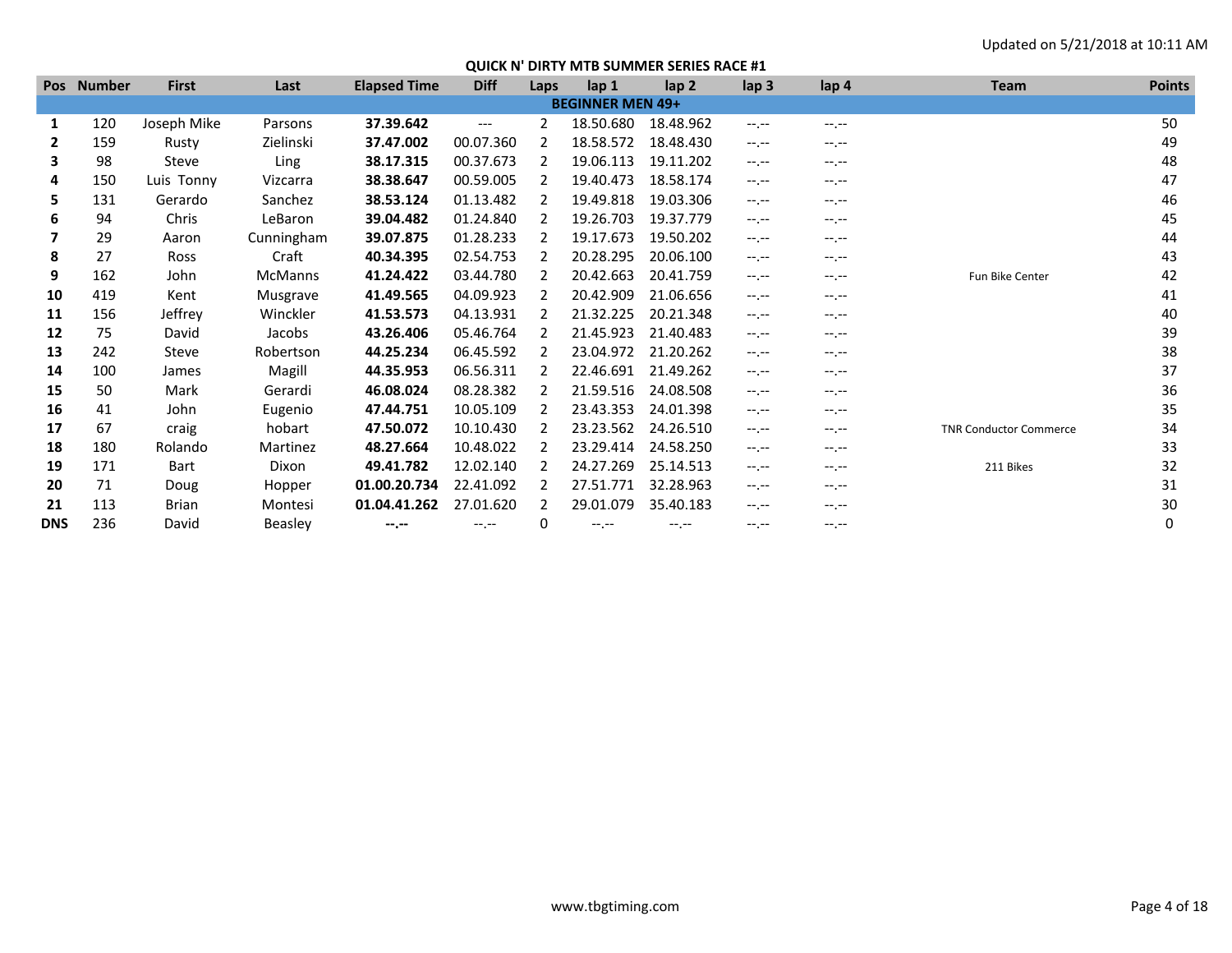|            | <b>Pos</b> Number | <b>First</b> | Last           | <b>Elapsed Time</b> | <b>Diff</b> | Laps | lap <sub>1</sub>          | lap 2               | $\mathsf{lap} 3$ | lap 4       | Team             | <b>Points</b> |
|------------|-------------------|--------------|----------------|---------------------|-------------|------|---------------------------|---------------------|------------------|-------------|------------------|---------------|
|            |                   |              |                |                     |             |      | <b>BEGINNER WOMEN 16+</b> |                     |                  |             |                  |               |
|            | 194               | Leah         | Crane          | 44.05.267           | $---$       |      |                           | 22.15.705 21.49.562 | $-1. - -$        | $---$       | Wolf Pack        | 50            |
|            | 168               | Kimberly     | Tom            | 44.23.788           | 00.18.521   |      | 22.37.704                 | 21.46.084           | $-1 - 1 - 1 = 0$ | $---$       | Sky Flash Racing | 49            |
|            | 241               | Michelle     | <b>Barrett</b> | 46.17.217           | 02.11.950   |      | 22.49.274                 | 23.27.943           | $-1$ , $-1$      | $---$       |                  | 48            |
| 4          | 253               | Jessica      | Ziegler        | 47.05.912           | 03.00.645   |      | 22.59.560                 | 24.06.352           | $-1$ , $-1$      | $- - - - -$ |                  | 47            |
|            | 73                | Besjana      | Husted         | 01.05.26.846        | 21.21.579   |      | 25.13.004                 | 40.13.842           | $-1$ , $-1$      | $-1$ . $-1$ |                  | 46            |
| <b>DNF</b> | 63                | KARI         | <b>HEBERT</b>  | 37.13.713           | 06.51.554   |      | 37.13.713                 | $-1. - -$           | $-1$ . $-1$      | $-1$ . $-1$ |                  |               |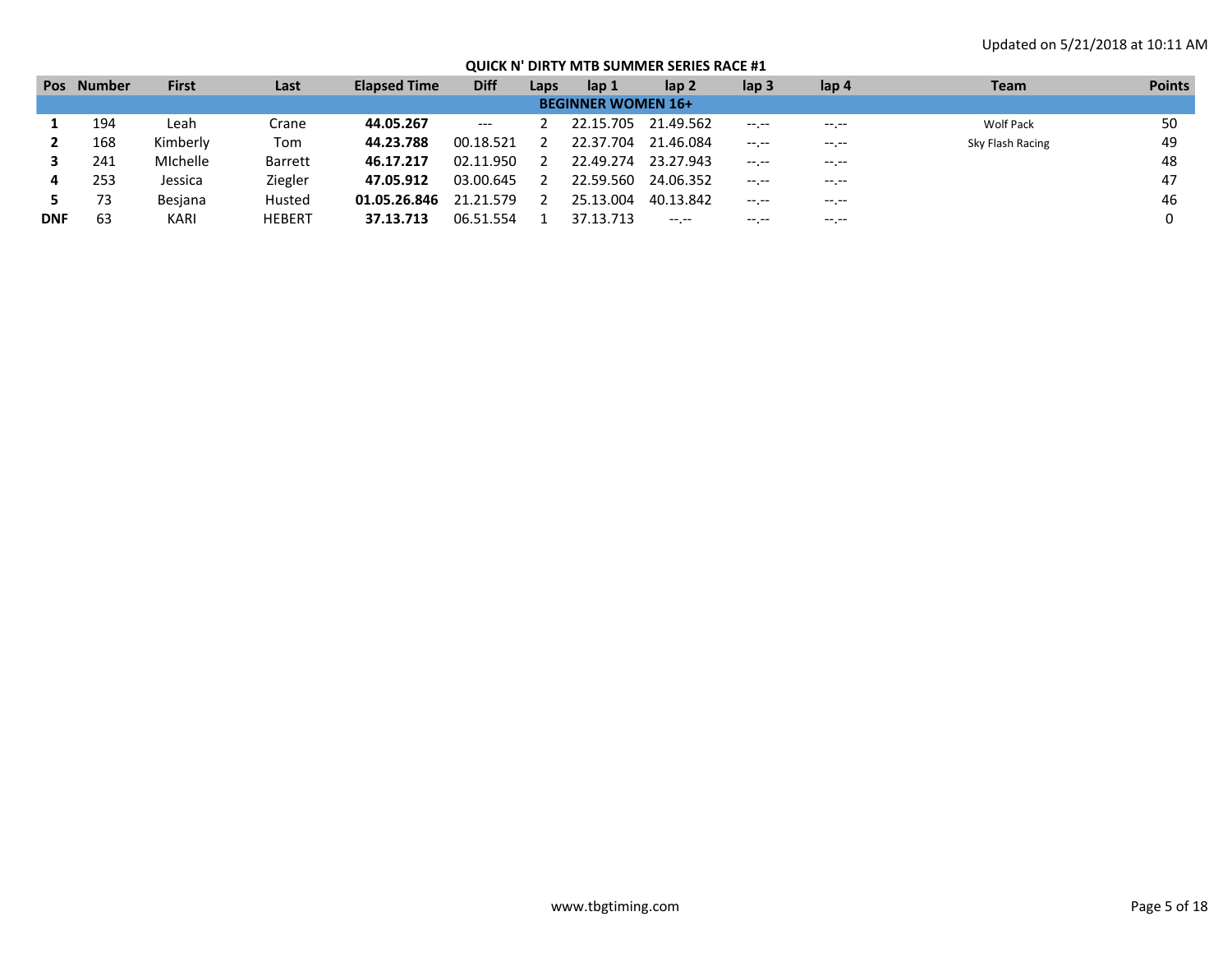|    | <b>Pos</b> Number | <b>First</b> | Last              | <b>Elapsed Time</b> | <b>Diff</b> | Laps | lap <sub>1</sub>      | $\mathsf{lap} 2$ | $\mathsf{lap} 3$ | lap 4            | <b>Team</b>                               | <b>Points</b> |
|----|-------------------|--------------|-------------------|---------------------|-------------|------|-----------------------|------------------|------------------|------------------|-------------------------------------------|---------------|
|    |                   |              |                   |                     |             |      | <b>BIG BONED 200+</b> |                  |                  |                  |                                           |               |
|    | 205               | Todd         | <b>Flaming</b>    | 52.09.357           | $---$       | 3    | 17.23.343             | 17.19.608        | 17.26.406        | $-1 - 1 - 1 = 0$ | <b>Mainline Coffee</b>                    | 50            |
|    | 200               | Jason        | <b>Nutter</b>     | 53.28.891           | 01.19.534   |      | 17.52.757             | 17.42.705        | 17.53.429        | $-1 - 1 - 1 = 0$ |                                           | 49            |
| 3. | 234               | Todd         | Young             | 54.43.738           | 02.34.381   | З    | 18.03.115             | 18.11.410        | 18.29.213        | $-1 - 1 - 1 = 0$ | team Ninja                                | 48            |
| 4  | 138               | Graeme       | <b>Stanners</b>   | 58.47.445           | 06.38.088   |      | 19.05.953             | 20.07.985        | 19.33.507        | $-1 - 1 - 1 = 0$ |                                           | 47            |
| ь. | 39                | Wes          | <b>Drelleshak</b> | 01.02.05.532        | 09.56.175   |      | 20.10.890             | 20.56.009        | 20.58.633        | $-1 - 1 - 1 = 0$ |                                           | 46            |
| 6  | 169               | Randy        | Schisler          | 01.02.12.193        | 10.02.836   | ₹    | 20.08.057             | 21.07.306        | 20.56.830        | $-1 - 1 - 1 = 0$ |                                           | 45            |
|    | 130               | Andrey       | Samoshin          | 01.03.47.611        | 11.38.254   |      | 20.47.462             | 21.21.373        | 21.38.776        |                  | San Diego Descenders                      | 44            |
| 8  | 15                | Robert       | <b>Bruder</b>     | 01.09.48.936        | 17.39.579   |      | 21.43.548             | 23.19.527        | 24.45.861        | $-1$ , $-1$      |                                           | 43            |
| 9  | 175               | Adam         | Polak             | 01.11.00.643        | 18.51.286   | ₹    | 23.10.169             | 23.40.795        | 24.09.679        | $-1 - 1 - 1 = 0$ |                                           | 42            |
| 10 | 36                | Joe          | DeStefani         | 01.12.32.622        | 20.23.265   |      | 23.28.113             | 24.33.683        | 24.30.826        | $-1 - 1 - 1 = 0$ | North of the Border Bike Shop - MOB Squad | 41            |
| 11 | 272               | Jason        | Wright            | 01.18.20.633        | 26.11.276   |      | 23.50.234             | 26.31.387        | 27.59.012        | $-1 - 1 - 1 = 0$ |                                           | 40            |
| 12 | 179               | <b>Brad</b>  | Young             | 01.20.15.866        | 28.06.509   |      | 23.35.745             | 26.38.858        | 30.01.263        | $-1. - -$        |                                           | 39            |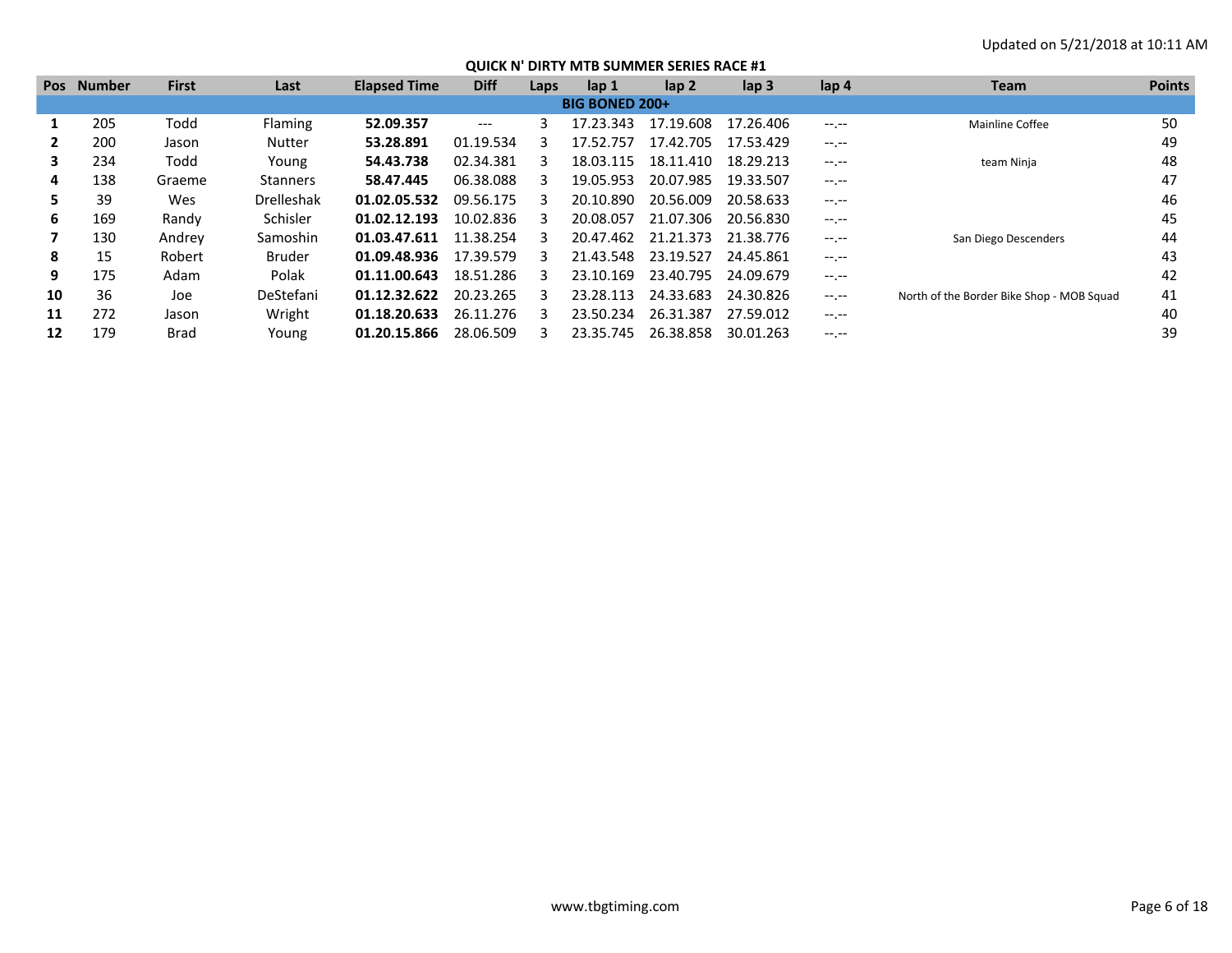| <b>Pos</b> | <b>Number</b> | <b>First</b> | Last           | <b>Elapsed Time</b> | <b>Diff</b> | Laps | lap 1             | $\mathsf{lap} 2$ | $\mathsf{lap} 3$ | lap 4       | <b>Team</b>                   | <b>Points</b> |
|------------|---------------|--------------|----------------|---------------------|-------------|------|-------------------|------------------|------------------|-------------|-------------------------------|---------------|
|            |               |              |                |                     |             |      | <b>ENDURO 16+</b> |                  |                  |             |                               |               |
|            | 152           | Travis       | Wagner         | 51.10.282           | ---         | 3    | 16.52.466         | 16.54.535        | 17.23.281        | $-1$ .      | Ellsworth- Natti Bar- Kenda   | 50            |
|            | 28            | Alex         | Crisostomo     | 54.03.995           | 02.53.713   | з    | 17.55.153         | 18.02.343        | 18.06.499        | $-1$ , $-1$ | <b>TASCO</b>                  | 49            |
| 3          | 310           | Ryan         | Madson         | 54.32.403           | 03.22.121   |      | 17.40.846         | 18.35.436        | 18.16.121        | $-1$ , $-1$ |                               | 48            |
| 4          | 16            | Adam         | <b>Buckley</b> | 55.05.076           | 03.54.794   | ર    | 18.02.405         | 18.23.443        | 18.39.228        | $-1$ , $-1$ |                               | 47            |
| 5.         | 269           | Bo           | Jack           | 55.26.037           | 04.15.755   | ₹    | 17.47.015         | 18.41.116        | 18.57.906        | $-1$ , $-1$ | Mainline                      | 46            |
| 6          | 42            | Daniel       | Fantauzzo      | 56.43.682           | 05.33.400   | ર    | 18.37.706         | 19.07.445        | 18.58.531        | $-1$ , $-1$ | Linked Cycling                | 45            |
|            | 111           | Mike         | Monroe         | 58.11.932           | 07.01.650   | ર    | 18.01.091         | 20.20.540        | 19.50.301        | $-1. -1$    | <b>Cycleogical Dana Point</b> | 44            |
| 8          | 267           | Jeffery      | Bauer          | 58.23.233           | 07.12.951   | ર    | 19.15.435         | 19.41.810        | 19.25.988        | $-1$ , $-1$ | Poway Bicycles                | 43            |
| 9          | 247           | Kurt         | Hindman        | 59.24.735           | 08.14.453   | ₹    | 19.10.705         | 19.57.755        | 20.16.275        | $-1$ , $-1$ |                               | 42            |
| 10         | 13            | Robyn        | Blackfelner    | 01.01.18.432        | 10.08.150   | з    | 20.17.323         | 20.36.633        | 20.24.476        | $-1$ , $-1$ |                               | 41            |
| 11         | 101           | Chrissy      | <b>Mahlum</b>  | 01.01.56.570        | 10.46.288   |      | 20.10.632         | 20.47.862        | 20.58.076        | $-1$ , $-1$ |                               | 40            |
| 12         | 215           | Andrew       | Violante       | 01.05.12.902        | 14.02.620   | ર    | 20.49.795         | 22.17.572        | 22.05.535        | $-1$ , $-1$ |                               | 39            |
| <b>DNF</b> | 83            | Tanner       | Kahn           | 45.55.705           | 05.14.577   |      | 20.24.312         | 25.31.393        |                  | -- --       |                               |               |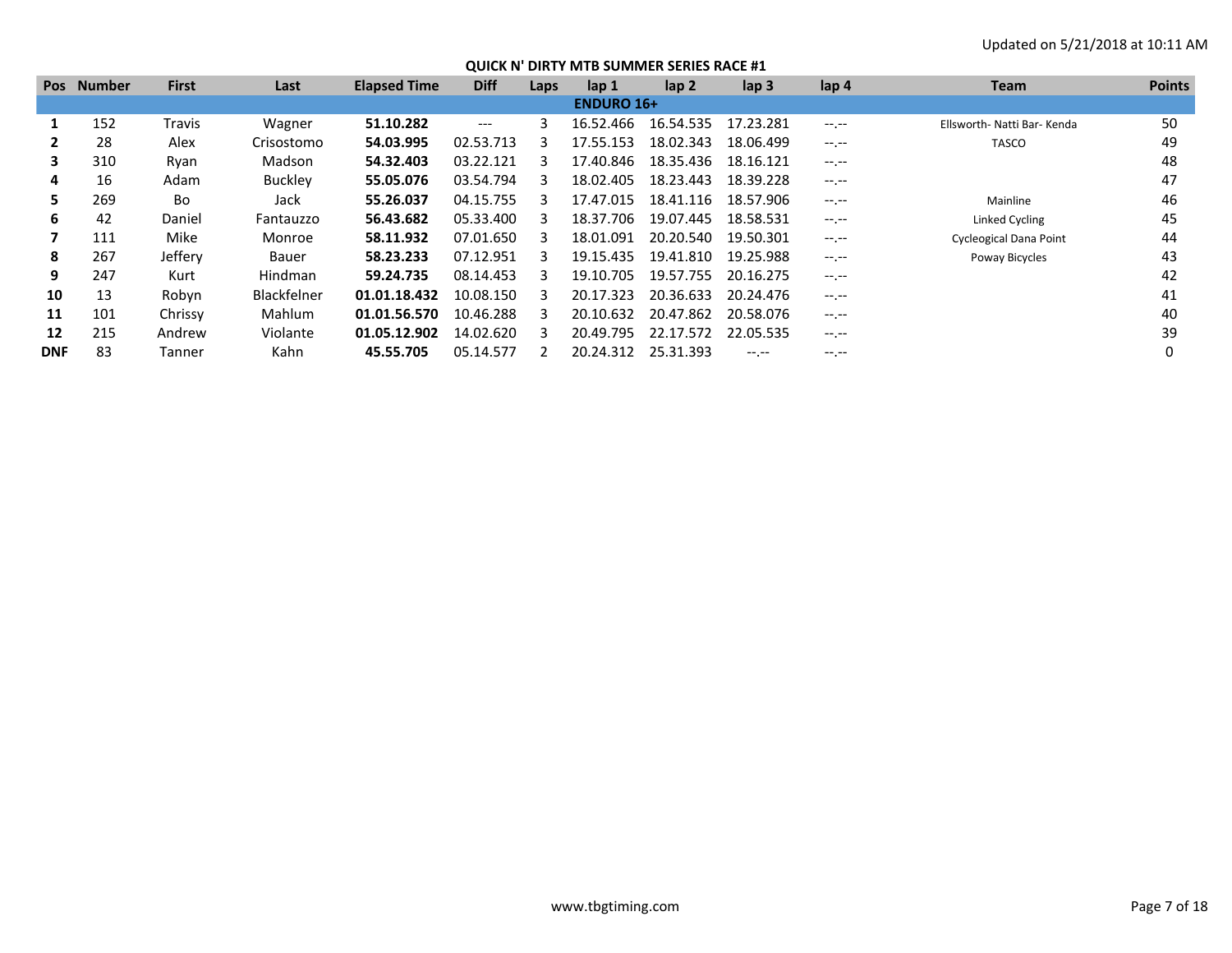| <b>Pos</b> | <b>Number</b> | <b>First</b> | Last               | <b>Elapsed Time</b> | <b>Diff</b> | Laps | lap <sub>1</sub>        | lap <sub>2</sub> | lap <sub>3</sub> | lap 4     | <b>Team</b>                    | <b>Points</b> |
|------------|---------------|--------------|--------------------|---------------------|-------------|------|-------------------------|------------------|------------------|-----------|--------------------------------|---------------|
|            |               |              |                    |                     |             |      | <b>EXPERT MEN 16-48</b> |                  |                  |           |                                |               |
| 1          | 235           | Jean Louis   | <b>Bourdevaire</b> | 01.00.17.602        | ---         | 4    | 14.43.856               | 15.28.146        | 15.29.407        | 14.36.193 | <b>Moment Bicycles</b>         | 50            |
|            | 187           | Eric         | Wilson             | 01.00.22.568        | 00.04.966   | 4    | 14.44.570               | 15.26.003        | 15.30.242        | 14.41.753 | <b>Purely Dental Ride</b>      | 49            |
|            | 30            | Ryan         | Dahl               | 01.00.36.971        | 00.19.369   | 4    | 14.43.692               | 15.27.206        | 15.29.654        | 14.56.419 | <b>WEND Bike</b>               | 48            |
| 4          | 243           | Kieth        | Davidson           | 01.00.46.784        | 00.29.182   | 4    | 14.44.316               | 15.26.942        | 15.29.764        | 15.05.762 | <b>Purely Dental TASCO MTB</b> | 47            |
| 5.         | 55            | Derek        | Goodman            | 01.00.50.882        | 00.33.280   |      | 14.44.749               | 15.27.677        | 15.28.981        | 15.09.475 | Purely Dental-Ride Cyclery     | 46            |
| 6          | 211           | Jared        | Rios               | 01.01.59.643        | 01.42.041   |      | 15.06.883               | 15.29.688        | 15.54.597        | 15.28.475 | <b>Purely Dental Ride</b>      | 45            |
|            | 118           | Craig        | Northway           | 01.02.05.741        | 01.48.139   | 4    | 15.08.121               | 15.29.187        | 15.52.807        | 15.35.626 | <b>Twin Six Team Metal</b>     | 44            |
| 8          | 186           | Kevin        | Lentz              | 01.04.03.321        | 03.45.719   |      | 15.07.115               | 16.05.251        | 16.52.027        | 15.58.928 | <b>TASCO</b>                   | 43            |
| 9          | 204           | Seth         | Levy               | 01.04.03.499        | 03.45.897   | 4    | 15.08.824               | 16.45.290        | 16.23.664        | 15.45.721 | Haro MTB Dryve Wheels          | 42            |
| 10         | 222           | Stephane     | Roch               | 01.04.19.653        | 04.02.051   | 4    | 15.46.974               | 16.07.346        | 16.23.619        | 16.01.714 | California Bicycle             | 41            |
| 11         | 199           | Noah         | Scack              | 01.04.56.525        | 04.38.923   | Δ    | 15.34.475               | 16.18.814        | 16.24.914        | 16.38.322 | <b>SDBC</b>                    | 40            |
| 12         | 260           | Karl         | Bordine            | 01.05.09.602        | 04.52.000   |      | 15.55.596               | 16.09.112        | 16.53.736        | 16.11.158 | Monster Media                  | 39            |
| 13         | 239           | Adam         | <b>Mills</b>       | 01.05.22.182        | 05.04.580   |      | 16.29.872               | 16.04.808        | 16.36.452        | 16.11.050 |                                | 38            |
| 14         | 246           | Mike         | Tomin              | 01.07.56.886        | 07.39.284   | 4    | 16.05.431               | 16.55.474        | 17.24.941        | 17.31.040 |                                | 37            |
| 15         | 4             | Blaize       | <b>Baehrens</b>    | 01.08.15.743        | 07.58.141   |      | 16.07.052               | 16.53.051        | 17.49.019        | 17.26.621 | World Bicycle Relief           | 36            |
| 16         | 105           | ryan         | mckinnon           | 01.11.29.392        | 11.11.790   | 4    | 16.57.037               | 17.49.324        | 18.12.263        | 18.30.768 | Team Ninja                     | 35            |
| 17         | 261           | Charlie      | Karstrom           | 01.13.07.377        | 12.49.775   | 4    | 16.51.532               | 18.01.972        | 18.08.253        | 20.05.620 |                                | 34            |
| <b>DNS</b> | 95            | ryan         | ley                | $-2. - -$           | $-1$ , $-1$ | 0    | $-1$ , $-1$             | $-1$ .           | $-1. - -$        | $-1$      |                                |               |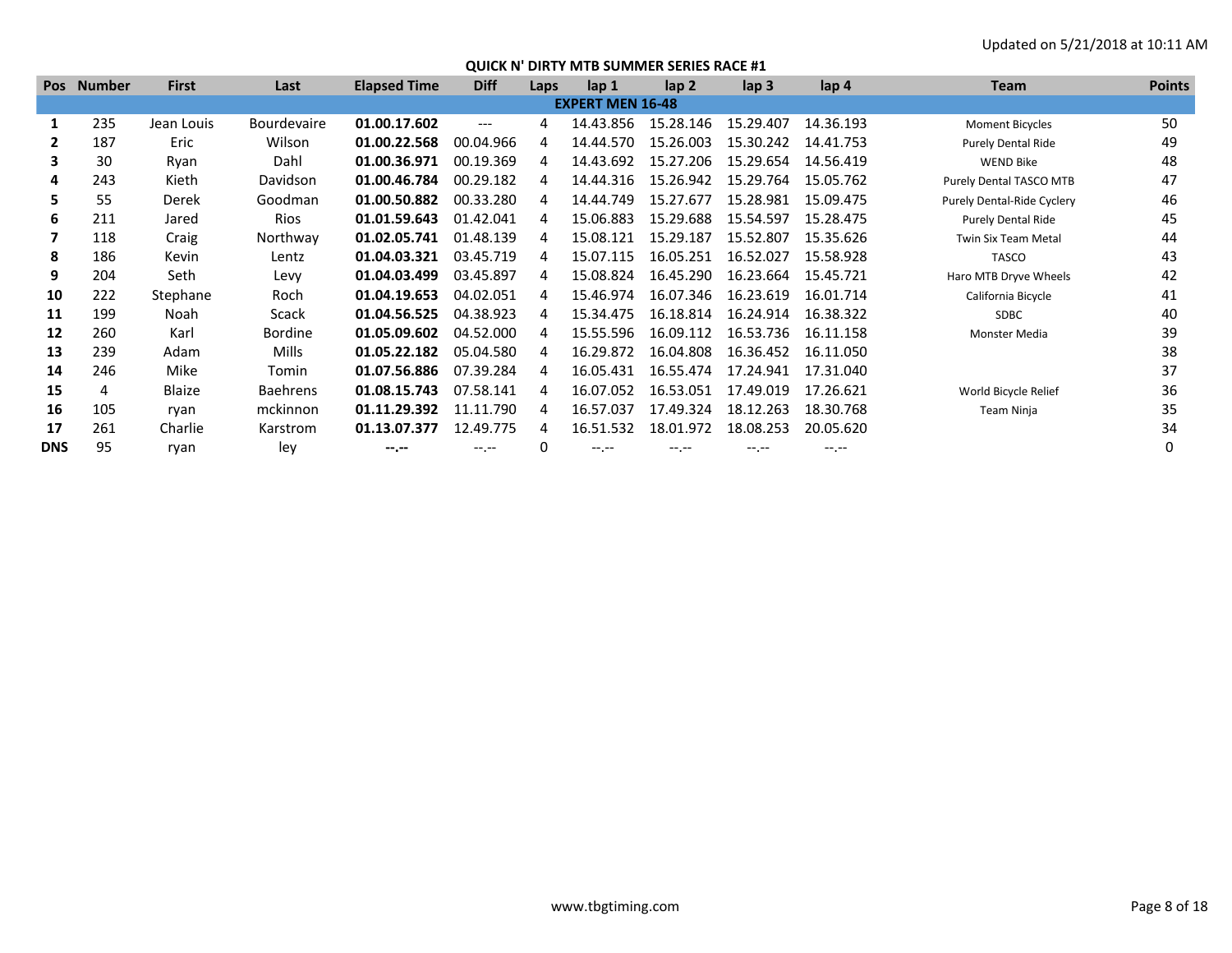|            | Pos Number | <b>First</b> | Last      | <b>Elapsed Time</b> | <b>Diff</b> | Laps | lap 1                 | lap 2     | lap <sub>3</sub> | lap 4            | Team                   | <b>Points</b> |
|------------|------------|--------------|-----------|---------------------|-------------|------|-----------------------|-----------|------------------|------------------|------------------------|---------------|
|            |            |              |           |                     |             |      | <b>EXPERT MEN 49+</b> |           |                  |                  |                        |               |
|            | 230        | Pete         | Tholl     | 01.00.50.966        | $---$       | 4    | 14.45.197             | 15.27.132 | 15.28.659        | 15.09.978        | <b>TASCO MTB</b>       | 50            |
|            | 44         | Greg         | Fenton    | 01.01.55.254        | 01.04.288   |      | 15.08.549             | 15.29.130 | 15.53.691        | 15.23.884        | uccyclery J&W flooring | 49            |
|            | 190        | Steve        | Bovd      | 01.01.55.310        | 01.04.344   | 4    | 15 07 717             | 15.28.937 | 15.53.870        | 15.24.786        | UC Cyclery JW Flooring | 48            |
| 4          | 201        | Jeff         | Jacobson  | 01.01.59.989        | 01.09.023   |      | 15.07.283             | 15.29.635 | 15.53.699        | 15.29.372        | UC Cycling JW Flooring | 47            |
|            | 127        | Neil         | Rintoul   | 01.03.28.434        | 02.37.468   |      | 15.09.452             | 15.28.836 | 16.33.311        | 16.16.835        |                        | 46            |
| 6          | 213        | Brent        | Prentzlow | 01.04.04.144        | 03.13.178   |      | 15.34.067             | 16.18.930 | 16.23.901        | 15.47.246        | Celo Pacific           | 45            |
|            | 146        | David        | Turner    | 01.08.25.695        | 07.34.729   | 4    | 16.42.160             | 17.10.117 | 17.24.926        | 17.08.492        | Turnerbikesdotcom      | 44            |
| <b>DNF</b> | 103        | Steven       | Masterson | 48.51.822           | 11.59.144   |      | 15.36.134             | 16.19.195 | 16.56.493        | $-1 - 1 - 1 = 0$ | Coureur                |               |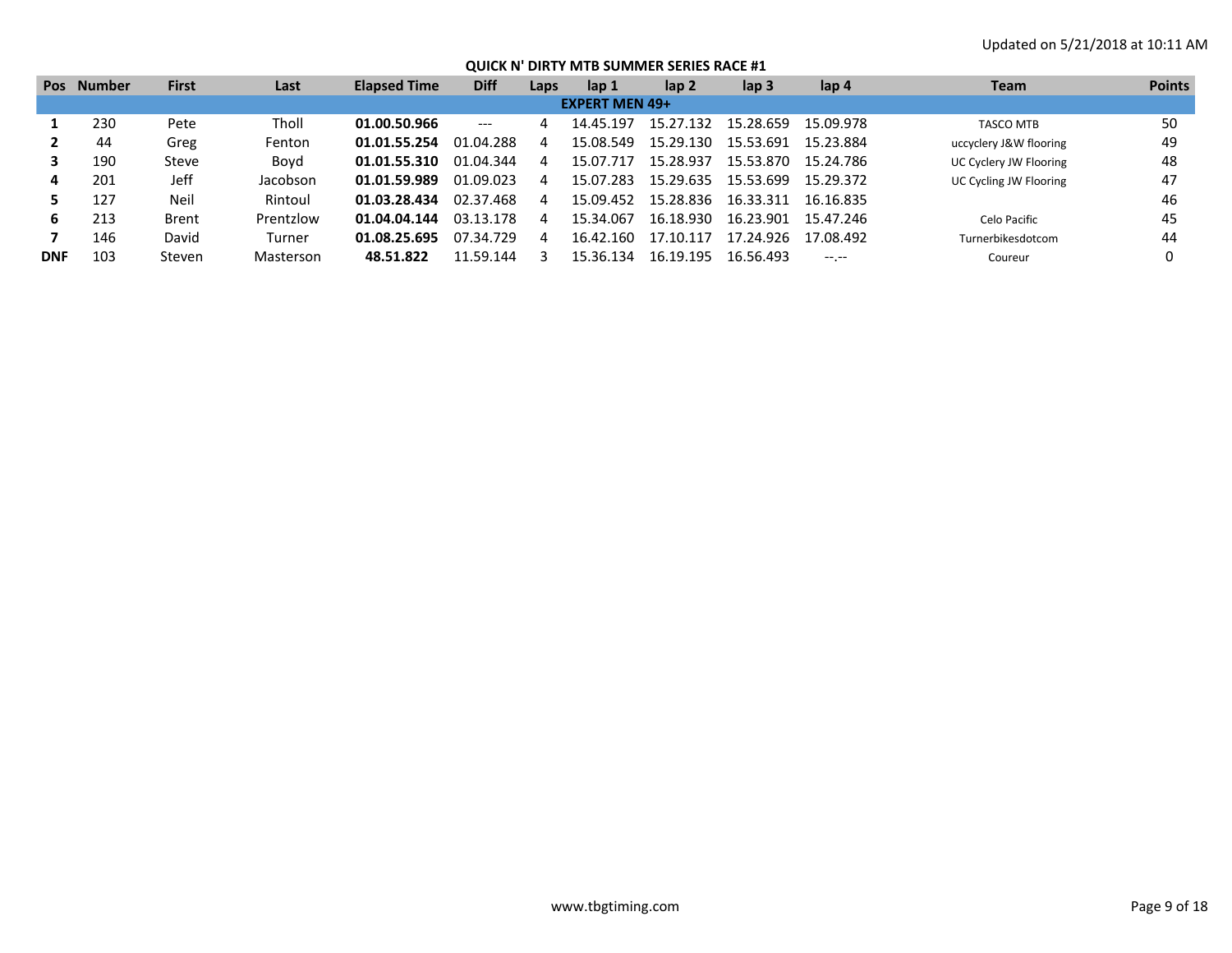| <b>Pos</b> | <b>Number</b> | <b>First</b> | Last          | <b>Elapsed Time</b> | <b>Diff</b>              | Laps | lap 1                   | lap <sub>2</sub> | lap 3     | lap 4            | Team                        | <b>Points</b> |
|------------|---------------|--------------|---------------|---------------------|--------------------------|------|-------------------------|------------------|-----------|------------------|-----------------------------|---------------|
|            |               |              |               |                     |                          |      | <b>EXPERT WOMEN 16+</b> |                  |           |                  |                             |               |
|            | 208           | McKenze      | Unknown       | 53.41.551           | $\hspace{0.05cm} \ldots$ |      | 17.52.805               | 17.35.511        | 18.13.235 | $-1 - 1 - 1 = 0$ | Swamis                      | 50            |
|            | 191           | Monica       | Taylor        | 54.47.713           | 01.06.162                |      | 18.20.087               | 18.12.949        | 18.14.677 | $-1 - 1 - 1 = 0$ | UC Cyclery JW Flooring      | 49            |
|            | 143           | Tamara       | <b>Tabeek</b> | 54.52.763           | 01.11.212                |      | 18.19.442               | 18.14.126        | 18.19.195 | $-1 - 1 - 1 = 0$ | Skyflash                    | 48            |
|            | 192           | Julia        | Gibbons       | 56.06.317           | 02.24.766                |      | 18.26.753               | 19.06.841        | 18.32.723 | $-1 - 1 - 1 = 0$ | <b>Moment Bicyles</b>       | 47            |
|            | 223           | Heather      | Wilson        | 59.33.425           | 05.51.874                |      | 20.18.295               | 19.40.787        | 19.34.343 | $-1 - 1 - 1 = 0$ | The Bike SHop Temecula      | 46            |
|            | 229           | Kathy        | <b>Bodie</b>  | 01.02.50.856        | 09.09.305                |      | 20.53.291               | 21.03.852        | 20.53.713 | $-1 - 1 - 1 = 0$ | Michael David Winery Sports | 45            |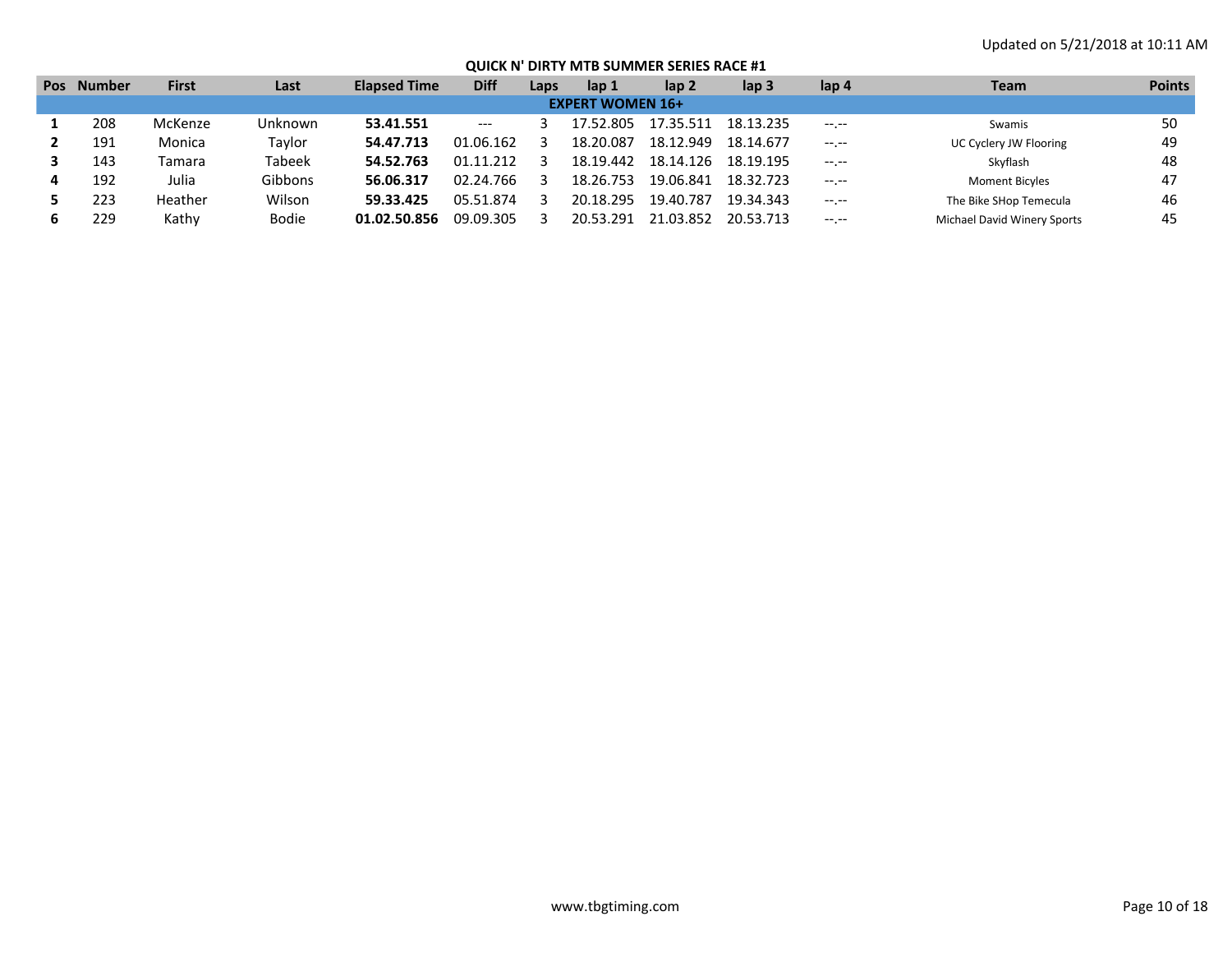| <b>Pos</b> | <b>Number</b> | <b>First</b> | Last       | <b>Elapsed Time</b> | <b>Diff</b> | Laps | lap 1                     | lap <sub>2</sub> | lap <sub>3</sub> | lap 4       | Team                              | <b>Points</b> |
|------------|---------------|--------------|------------|---------------------|-------------|------|---------------------------|------------------|------------------|-------------|-----------------------------------|---------------|
|            |               |              |            |                     |             |      | <b>MASOCHIST (SS) 16+</b> |                  |                  |             |                                   |               |
|            | 70            | Scott        | Holland    | 53.06.743           | $--$        |      | 17.14.404                 | 17.54.700        | 17.57.639        | $-1$ , $-1$ | North of the Border               | 50            |
|            |               | Ritch        | Azocar     | 59.00.365           | 05.53.622   |      | 19.27.788                 | 19.52.202        | 19.40.375        | $-1.1$      |                                   | 49            |
|            | 122           | Shelly       | Peppe-nani | 59.18.662           | 06.11.919   |      | 19.35.244                 | 19.43.258        | 20.00.160        | $-1.1$      |                                   | 48            |
| 4          | 232           | Michael      | Ramer      | 59.37.227           | 06.30.484   |      | 19.09.953                 | 20.11.097        | 20.16.177        | $-1.1$      | <b>Pacific Coast Cycles</b>       | 47            |
|            | 90            | Jerome       | Lacote     | 01.03.02.301        | 09.55.558   |      | 20.11.182                 | 21.29.089        | 21.22.030        | $-1$ , $-1$ | Victorise - hpsm - Intense cycles | 46            |
| 6          | 92            | <b>DAVID</b> | LARSON     | 01.06.42.677        | 13.35.934   |      | 21.31.130                 | 22.48.094        | 22.23.453        | $-1$ , $-1$ | <b>Rehab United</b>               | 45            |
|            | 61            | Carrie       | Hammond    | 01.08.57.200        | 15.50.457   |      | 22.04.197                 | 23.19.145        | 23.33.858        | $- - - - -$ |                                   | 44            |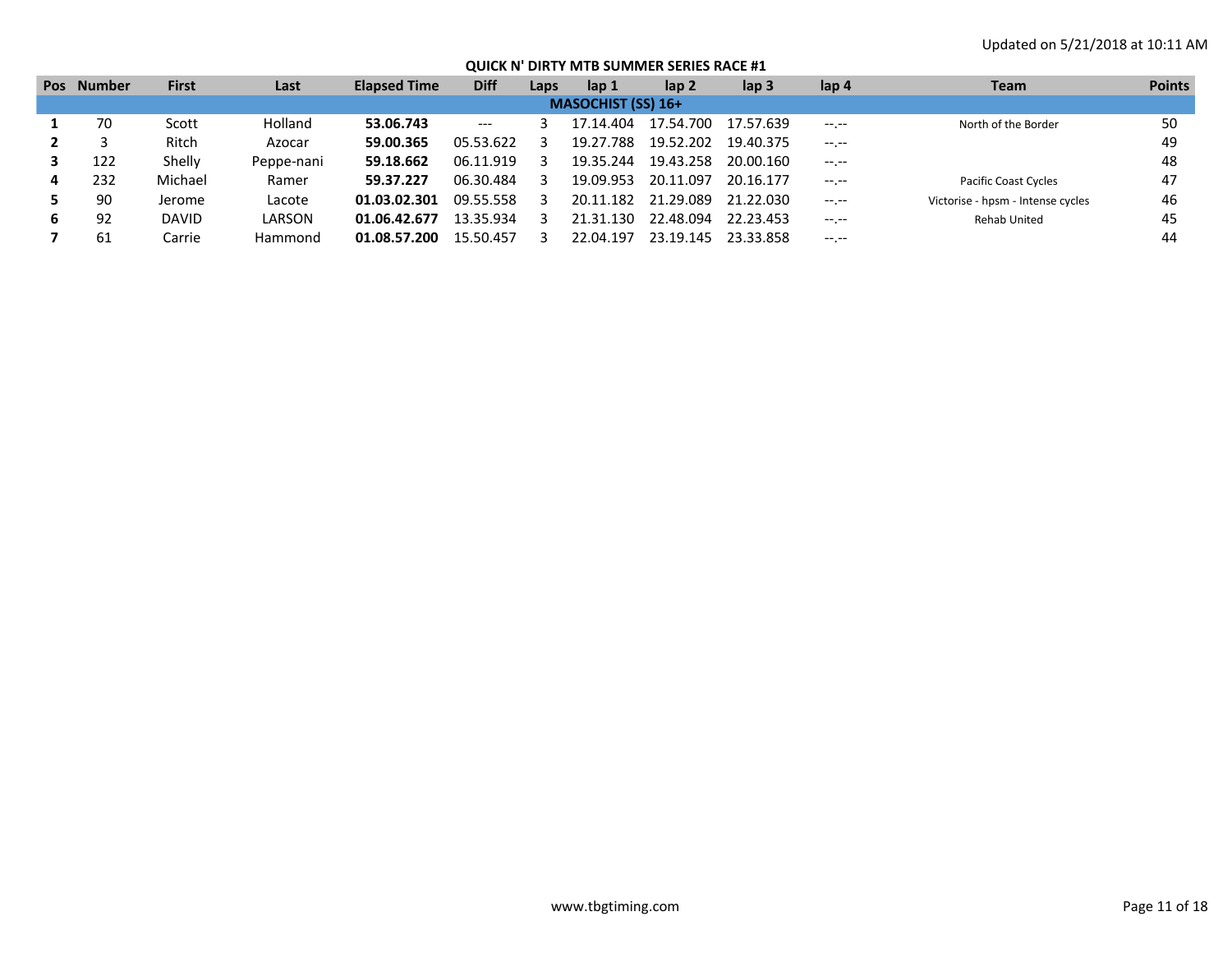|              | Pos Number | <b>First</b> | Last          | <b>Elapsed Time</b> | <b>Diff</b>              | Laps           | lap 1                   | lap <sub>2</sub>    | lap <sub>3</sub> | lap 4            | <b>Team</b>                          | <b>Points</b> |
|--------------|------------|--------------|---------------|---------------------|--------------------------|----------------|-------------------------|---------------------|------------------|------------------|--------------------------------------|---------------|
|              |            |              |               |                     |                          |                | <b>SCHOOL BOY 12-15</b> |                     |                  |                  |                                      |               |
| 1            | 59         | Raulito      | Gutierrez     | 33.38.165           | $\hspace{0.05cm} \ldots$ | 2              | 16.47.164               | 16.51.001           | $-1 - 1 - 1 = 0$ | $-1 - 1 - 1 = 0$ | 100%-MaxxisTires-MATCO-SidiCycling   | 50            |
| $\mathbf{2}$ | 31         | Noah         | Davis         | 35.00.064           | 01.21.899                | $\overline{2}$ | 17.32.008               | 17.28.056           | $-1 - 1 - 1 = 0$ | $-1$ , $-1$      | <b>Temecula Valley Composite</b>     | 49            |
| 3            | 155        | Graham       | Weaver        | 35.04.073           | 01.25.908                | $\overline{2}$ | 17.32.478               | 17.31.595           | $-1, -1$         | $-1, -1$         | Stage 2 Cyclery-BOSCH Murrieta       | 48            |
| 4            | 102        | Zach         | Martinez      | 35.10.259           | 01.32.094                | 2              |                         | 17.32.501 17.37.758 | $-1 - 1 - 1 = 0$ | $-1, -1$         | Hammer Nutrition-Giant Bicycles      | 47            |
| 5            | 129        | Mason        | Salazar       | 35.27.793           | 01.49.628                | $\overline{2}$ | 17.59.054               | 17.28.739           | $-1 - 1 - 1 = 0$ | $-1$ , $-1$      | Purely Dental Encinitas-RIDE Cyclery | 46            |
| 6            | 62         | <b>KASEN</b> | <b>HEBERT</b> | 35.42.164           | 02.03.999                | $\overline{2}$ | 17.52.532               | 17.49.632           | $-1 - 1 - 1 = 0$ | $-1, -1$         |                                      | 45            |
| 7            | 22         | Andrew       | Chavers       | 35.50.107           | 02.11.942                | 2              | 17.56.504               | 17.53.603           | $-1 - 1 - 1 = 0$ | $-1$ , $-1$      |                                      | 44            |
| 8            | 74         | Logan        | Ivar          | 36.55.275           | 03.17.110                | $\overline{2}$ |                         | 18.10.032 18.45.243 | $-1$ , $-1$      | --.--            | Gearworx                             | 43            |
| 9            | 85         | Cooper       | kellerman     | 37.15.313           | 03.37.148                | $\overline{2}$ | 18.43.562               | 18.31.751           | $-1 - 1 - 1 = 0$ | $-1, -1$         | North County Composite               | 42            |
| 10           | 227        | Josh         | Lombardi      | 37.48.234           | 04.10.069                | $\overline{2}$ | 18.27.984               | 19.20.250           | $-1$ , $-1$      | $-1$ , $-1$      | North COunty Compost TASCO MTB       | 41            |
| 11           | 108        | Travis       | Mitchell      | 37.48.392           | 04.10.227                | 2              | 18.51.506               | 18.56.886           | $-1$ , $-1$      | --.--            |                                      | 40            |
| 12           | 137        | Nathan       | Smythe        | 38.12.883           | 04.34.718                | 2              | 19.03.632               | 19.09.251           | $-1$ , $-1$      | --.--            |                                      | 39            |
| 13           | 210        | Parker       | Goulart       | 39.23.351           | 05.45.186                | $\overline{2}$ | 18.50.183               | 20.33.168           | $-1$ , $-1$      | --.--            |                                      | 38            |
| 14           | 33         | Curren       | DeJonge       | 39.36.562           | 05.58.397                | 2              | 20.11.934               | 19.24.628           | $-1$ , $-1$      | $-1, -1$         |                                      | 37            |
| 15           | 250        | Garrett      | <b>Stears</b> | 39.49.342           | 06.11.177                | 2              | 19.40.117               | 20.09.225           | $-1$ , $-1$      | $-1$ , $-1$      |                                      | 36            |
| 16           | 104        | Nicholas     | McChesney     | 39.49.747           | 06.11.582                | 2              | 19.40.587               | 20.09.160           | $-1, -1$         | $-1, -1$         |                                      | 35            |
| 17           | 51         | <b>Brock</b> | Gierke        | 40.22.353           | 06.44.188                | 2              | 19.38.630               | 20.43.723           | $-1$ , $-1$      | $-1$ , $-1$      | Murrieta Valley High School MTB Team | 34            |
| 18           | 158        | Dylan        | Wood          | 41.34.709           | 07.56.544                | $\overline{2}$ | 20.17.085               | 21.17.624           | $-1$ , $-1$      | $-1$ , $-1$      | SJ MTB TEAM                          | 33            |
| 19           | 58         | Leonardo     | Gutierrez     | 41.35.412           | 07.57.247                | 2              | 20.26.112               | 21.09.300           | $-1$ , $-1$      | $-1, -1$         | Forza Cycling                        | 32            |
| 20           | 84         | Anthony      | Kellerman     | 41.41.085           | 08.02.920                | $\overline{2}$ | 20.49.299               | 20.51.786           | $-1$ , $-1$      | $-1$ , $-1$      |                                      | 31            |
| 21           | 142        | Christopher  | Swain         | 41.46.403           | 08.08.238                | 2              | 20.27.116               | 21.19.287           | $-1$ , $-1$      | $-1, -1$         |                                      | 30            |
| 22           | 53         | Zachary      | Goldberg      | 42.28.191           | 08.50.026                | $\overline{2}$ | 21.03.786               | 21.24.405           | $-1$ , $-1$      | $-1$ , $-1$      |                                      | 29            |
| 23           | 35         | Landon       | Dendy         | 43.03.272           | 09.25.107                | $\overline{2}$ | 21.01.285               | 22.01.987           | $-1$ , $-1$      | $-1, -1$         | Double Peak Suns                     | 28            |
| 24           | 257        | Miley        | Long IV       | 43.04.952           | 09.26.787                | 2              | 20.49.891               | 22.15.061           | $-1$ , $-1$      | $-1$ , $-1$      |                                      | 27            |
| 25           | 225        | Ryan         | Cavana        | 46.41.060           | 13.02.895                | 2              | 22.58.182               | 23.42.878           | $-1$ , $-1$      | --.--            |                                      | 26            |
| 26           | 11         | Josh         | <b>BeDell</b> | 48.44.417           | 15.06.252                | $\overline{2}$ | 24.02.802               | 24.41.615           | $-1$ , $-1$      | $-1, -1$         |                                      | 25            |
| 27           | 217        | Cole         | Ringdahl      | 50.41.053           | 17.02.888                | $\overline{2}$ | 24.52.172               | 25.48.881           | $-1$ , $-1$      | $-1, -1$         |                                      | 24            |
| 28           | 132        | Zack         | Schwarte      | 50.42.716           | 17.04.551                | $\overline{2}$ | 24.30.587               | 26.12.129           | $-1$ , $-1$      | $-1$ , $-1$      |                                      | 23            |
| 29           | 68         | Conrad       | Hobart        | 50.43.862           | 17.05.697                | 2              | 25.40.637               | 25.03.225           | $-1$ , $-1$      | $-1, -1$         | Nica N. County Composite             | 22            |
| 30           | 161        | dylan        | zinsmeister   | 53.01.323           | 19.23.158                | 2              | 25.03.522               | 27.57.801           | $-1 - 1 - 1 = 0$ | $-1$ , $-1$      |                                      | 21            |
| 31           | 134        | Ryan         | Shadrick      | 54.00.165           | 20.22.000                | $\overline{2}$ | 25.45.495               | 28.14.670           | $-1.1 - 1.0$     | $-1.1 - 1.0$     | Double Peak School Suns              | 20            |
| 32           | 56         | jaden        | gottfried     | 01.08.04.202        | 34.26.037                | 2              | 31.17.661               | 36.46.541           | $-1 - 1 - 1 = 0$ | $-1 - 1 - 1 = 0$ | <b>Expedition MTB</b>                | 19            |
| 33           | 116        | Ryan         | Narino        | 01.08.13.113        | 34.34.948                | $\overline{2}$ | 33.18.113               | 34.55.000           | $-1 - 1 - 1 = 0$ | $-1 - 1 - 1 = 0$ | DPS Bike Club                        | 18            |
| <b>DNS</b>   | 54         | Aaron        | Golts         | $-1 - 1 - 1 = 0$    | $-1$ .                   | 0              | $-1 - 1 - 1 = 0$        | --.--               | --.--            | $-1$ , $-1$      |                                      | 0             |
| <b>DNS</b>   | 77         | Ezra         | Johansson     | $-1$ , $-1$         | $-1. -1$                 | 0              | $-1 - 1 - 1 = 0$        | $-1$ , $-1$         | $-1$ , $-1$      | $-1$ , $-1$      |                                      | 0             |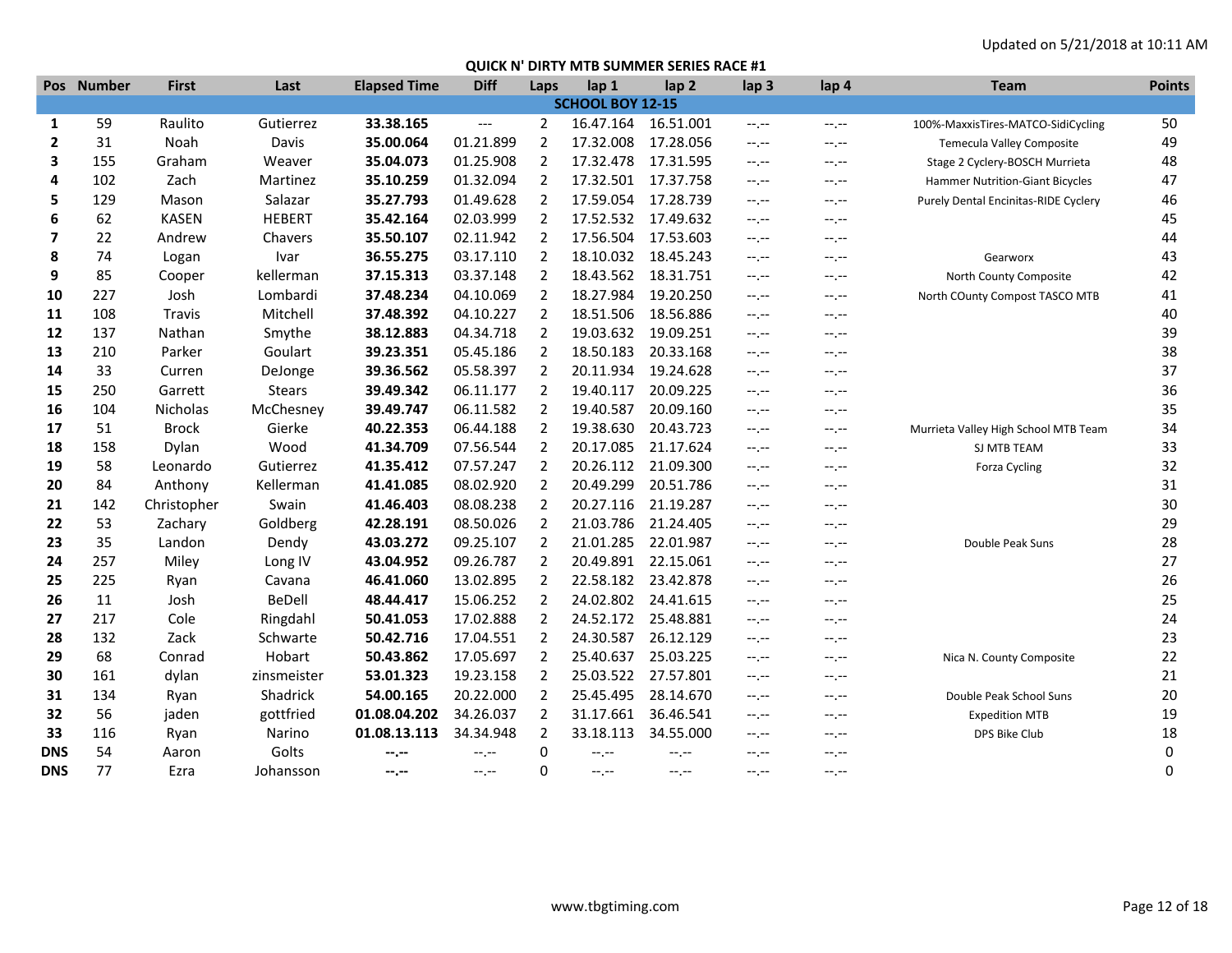| <b>Pos</b>               | <b>Number</b> | <b>First</b> | Last      | <b>Elapsed Time</b> | <b>Diff</b> | Laps | lap 1       | lap <sub>2</sub> | lap 3       | lap 4       | <b>Team</b>                             | <b>Points</b> |
|--------------------------|---------------|--------------|-----------|---------------------|-------------|------|-------------|------------------|-------------|-------------|-----------------------------------------|---------------|
| <b>SCHOOL GIRL 12-15</b> |               |              |           |                     |             |      |             |                  |             |             |                                         |               |
|                          | 86            | Makena       | Kellerman | 39.32.377           | $---$       |      | 19.33.307   | 19.59.070        | $-1.1 -$    | $- - - - -$ |                                         | 50            |
|                          | 23            | Eire         | Chen      | 45.08.554           | 05.36.177   |      | 21.37.476   | 23.31.078        | $-1$ , $-1$ | $-1$ , $-1$ | Team Velosport Junior & U23 Development | 49            |
| <b>DNS</b>               | 78            | Delanev      | Johansson | $- - - - -$         | $- - - - -$ |      | $-1$ , $-1$ | $\cdots$         | $- - - - -$ | $-1.1$      |                                         |               |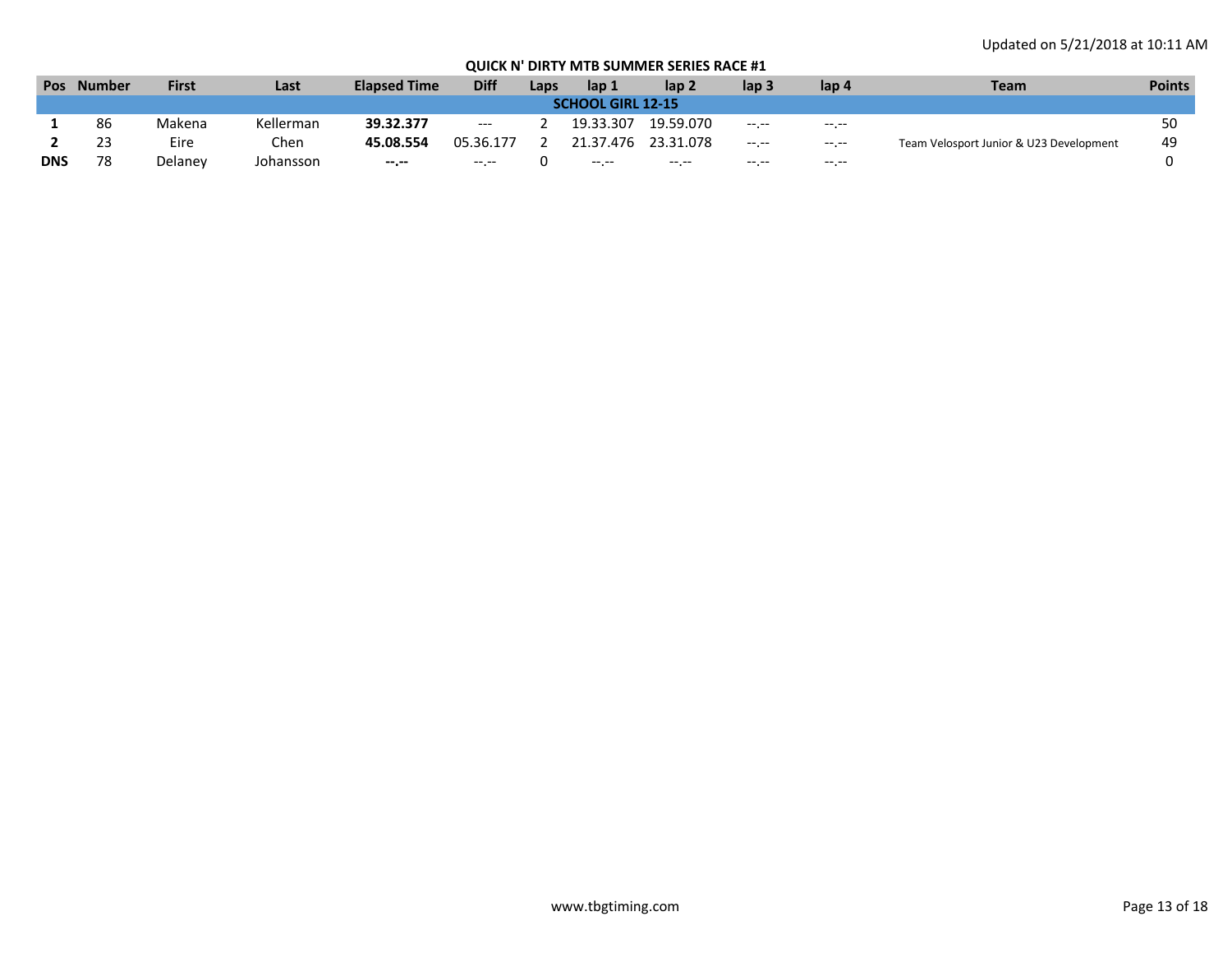|                | Pos Number     | <b>First</b>   | Last          | <b>Elapsed Time</b> | <b>Diff</b> | Laps | lap 1                  | lap <sub>2</sub> | lap <sub>3</sub> | lap 4            | <b>Team</b>               | <b>Points</b> |
|----------------|----------------|----------------|---------------|---------------------|-------------|------|------------------------|------------------|------------------|------------------|---------------------------|---------------|
|                |                |                |               |                     |             |      | <b>SPORT MEN 16-36</b> |                  |                  |                  |                           |               |
| 1              | 126            | Trevor         | Reis          | 49.04.047           | $---$       | 3    | 15.50.398              | 16.17.004        | 16.56.645        | $-1, -1$         |                           | 50            |
| $\overline{2}$ | 60             | Max            | Haggard       | 50.29.733           | 01.25.686   | 3    | 16.48.352              | 16.45.319        | 16.56.062        | $-1 - 1 - 1 = 0$ | CalBike                   | 49            |
| 3              | 251            | Landon         | Lerry         | 50.31.722           | 01.27.675   | 3    | 16.34.113              | 16.46.115        | 17.11.494        | $-1$             |                           | 48            |
| 4              | 106            | jake           | mclaughlin    | 51.17.012           | 02.12.965   | 3    | 16.28.815              | 17.30.760        | 17.17.437        | $-1.1 -$         | Velo Hangar               | 47            |
| 5              | 123            | Eric           | Pinard        | 51.17.015           | 02.12.968   | 3    | 17.12.571              | 17.08.961        | 16.55.483        | $-1 - 1 - 1 = 0$ |                           | 46            |
| 6              | 43             | Rolando        | Felizola      | 51.54.843           | 02.50.796   | 3    | 17.00.677              | 17.21.516        | 17.32.650        | $-1$ , $-1$      |                           | 45            |
| 7              | 195            | Kyle           | Kilmartin     | 53.46.819           | 04.42.772   | 3    | 17.10.717              | 18.23.069        | 18.13.033        | $-1.1 -$         | i Speed                   | 44            |
| 8              | 112            | Roberto        | Montero       | 54.14.698           | 05.10.651   | з    | 17.33.293              | 18.24.112        | 18.17.293        | $-1 - 1 - 1 = 0$ | Club Enduro               | 43            |
| 9              | 170            | Michael        | Oviedo        | 54.19.654           | 05.15.607   |      | 17.11.072              | 18.55.462        | 18.13.120        | $-1$ , $-1$      |                           | 42            |
| 10             | 207            | Andrew         | Finley        | 54.22.436           | 05.18.389   | 3    | 17.10.055              | 18.57.224        | 18.15.157        | $-1.1 - 1.0$     | Ramona HS Haro            | 41            |
| 11             | 252            | Andrew         | McGillum      | 54.58.691           | 05.54.644   | 3    | 18.01.752              | 18.45.120        | 18.11.819        | $-1, -1$         | Oakley TASCO              | 40            |
| 12             | 237            | lan            | Hatton        | 55.02.559           | 05.58.512   | 3    | 17.51.516              | 18.25.905        | 18.45.138        | $-1$ , $-1$      | Canyon Bicycles           | 39            |
| 13             | 117            | <b>Brandon</b> | <b>Nelson</b> | 55.03.925           | 05.59.878   | 3    | 17.50.697              | 19.02.425        | 18.10.803        | --.--            | <b>Kappius Components</b> | 38            |
| 14             | 65             | Ryan           | Herrera       | 55.17.085           | 06.13.038   | 3    | 17.55.430              | 18.48.633        | 18.33.022        | $-1, -1$         | Ramona Cycle Dawgs        | 37            |
| 15             | 107            | Weston         | Metzger       | 55.39.293           | 06.35.246   | 3    | 17.52.731              | 18.45.053        | 19.01.509        | $-1$ , $-1$      |                           | 36            |
| 16             | $\overline{7}$ | <b>Dallas</b>  | <b>Baker</b>  | 57.54.724           | 08.50.677   | 3    | 19.04.203              | 19.09.730        | 19.40.791        | $-1 - 1 - 1 = 0$ |                           | 35            |
| 17             | 214            | Dave           | McQueen       | 57.56.922           | 08.52.875   | 3    | 19.01.994              | 19.45.755        | 19.09.173        | $-1, -1$         |                           | 34            |
| 18             | 203            | Isaac          | Custer        | 58.12.533           | 09.08.486   | 3    | 19.02.741              | 19.41.994        | 19.27.798        | $-1$ , $-1$      |                           | 33            |
| 19             | 45             | Christopher    | Fleming       | 58.12.619           | 09.08.572   | 3    | 18.17.201              | 19.44.284        | 20.11.134        | $-1$ , $-1$      | <b>Brooklyn Bicycles</b>  | 32            |
| 20             | $\overline{2}$ | Ruben          | Alvarado      | 58.35.318           | 09.31.271   | 3    | 17.50.178              | 18.44.094        | 22.01.046        | --.--            | <b>Brooklyn Bicycles</b>  | 31            |
| 21             | 141            | Andrew         | Sunderland    | 59.30.524           | 10.26.477   |      | 18.41.163              | 20.40.797        | 20.08.564        | $-1. - -$        |                           | 30            |
| 22             | 183            | Alejandro      | Castro        | 59.39.411           | 10.35.364   | 3    | 19.35.074              | 20.03.450        | 20.00.887        | $-1.1 -$         |                           | 29            |
| 23             | 88             | Luke           | Kimball       | 01.01.47.292        | 12.43.245   | 3    | 19.45.413              | 21.06.098        | 20.55.781        | $-1$ , $-1$      | Maxima Bike               | 28            |
| 24             | 91             | Chris          | Lanyon        | 01.06.03.494        | 16.59.447   | 3    | 21.52.272              | 21.02.801        | 23.08.421        | $-1$ , $-1$      | Brooklyn Biclycles        | 27            |
| <b>DNS</b>     | 46             | Cody           | Fletcher      | --.--               | $-1.1 -$    | 0    | --.--                  | --.--            | --.--            | --.--            | <b>Intense Cycles</b>     | 0             |
| <b>DNS</b>     | 79             | Michael        | Johnson       | --.--               | $-1$ , $-1$ | 0    | $-1$                   | --.--            | $-1$ , $-1$      | --.--            |                           | 0             |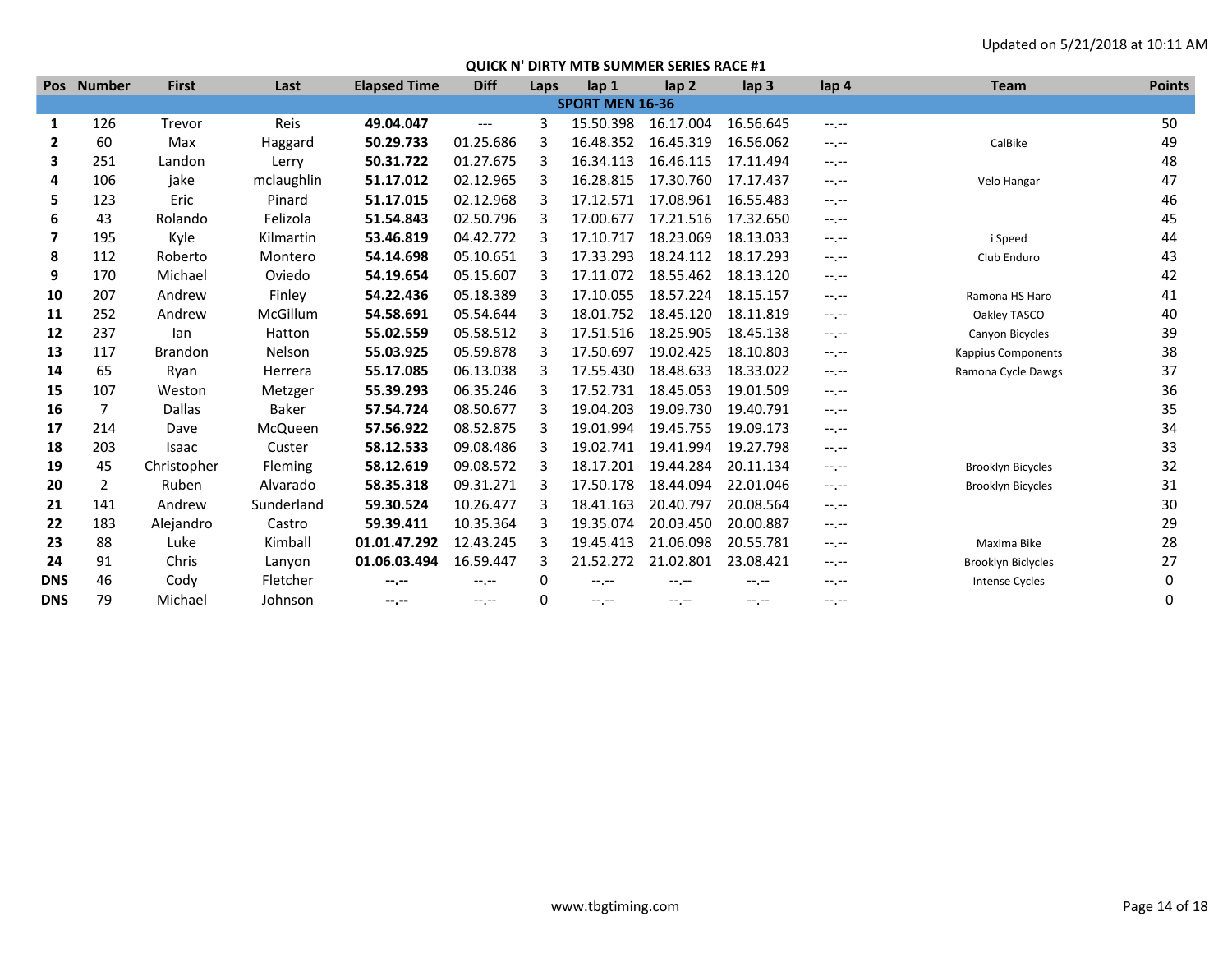| <b>Pos</b> | <b>Number</b> | <b>First</b> | Last       | <b>Elapsed Time</b> | <b>Diff</b>      | Laps | lap <sub>1</sub>       | lap <sub>2</sub> | lap <sub>3</sub> | lap <sub>4</sub> | <b>Team</b>                     | <b>Points</b> |
|------------|---------------|--------------|------------|---------------------|------------------|------|------------------------|------------------|------------------|------------------|---------------------------------|---------------|
|            |               |              |            |                     |                  |      | <b>SPORT MEN 37-48</b> |                  |                  |                  |                                 |               |
|            | 256           | Luis         | Juarez     | 49.47.002           | ---              | ς    | 15.56.805              | 17.01.847        | 16.48.350        | $-1$ , $-1$      |                                 | 50            |
|            | 24            | Maison       | Chen       | 50.30.178           | 00.43.176        |      | 16.27.934              | 16.52.785        | 17.09.459        | $-1$ , $-1$      |                                 | 49            |
| 3          | 182           | Paul         | Mason      | 51.16.452           | 01.29.450        |      | 16.27.582              | 17.06.601        | 17.42.269        | $-1 - 1 - 1 = 0$ | i Speed Racing                  | 48            |
| 4          | 220           | Damiean      | Hiley      | 53.39.003           | 03.52.001        |      | 17.11.650              | 18.07.878        | 18.19.475        | $-1 - 1 - 1 = 0$ | Desert King                     | 47            |
| 5          | 32            | Joseph       | de la Cruz | 53.46.720           | 03.59.718        |      | 17.09.494              | 18.23.457        | 18.13.769        | $-1$ , $-1$      |                                 | 46            |
| 6          | 226           | Tim          | Vaugham    | 54.21.172           | 04.34.170        |      | 18.09.873              | 18.17.481        | 17.53.818        | $-1$ , $-1$      |                                 | 45            |
|            | 255           | Giliberto    | Cervantes  | 54.47.174           | 05.00.172        |      | 18.00.235              | 18.26.477        | 18.20.462        | $-1$ , $-1$      | XC Baja                         | 44            |
| 8          | 147           | Shawn        | Tweedy     | 55.16.892           | 05.29.890        |      | 17.59.649              | 18.28.213        | 18.49.030        | $-1.1 -$         |                                 | 43            |
| 9          | 148           | Al           | Ubieta     | 56.17.278           | 06.30.276        |      | 18.04.637              | 19.16.122        | 18.56.519        | $-1 - 1 - 1 = 0$ | <b>Ballast Point Brewing Co</b> | 42            |
| 10         | 188           | Daris        | Drake      | 56.53.176           | 07.06.174        | R    | 18.47.740              | 18.56.982        | 19.08.454        | $-1$ , $-1$      |                                 | 41            |
| 11         | 209           | Anthony      | Rivera     | 58.19.552           | 08.32.550        |      | 18.46.373              | 20.15.012        | 19.18.167        | $-1 - 1 - 1 = 0$ | Rivera Resilience               | 40            |
| 12         | 97            | Jason        | Liebe      | 58.36.387           | 08.49.385        |      | 18.28.596              | 20.25.867        | 19.41.924        | $-1 - 1 - 1 = 0$ | <b>Team Dirtbag</b>             | 39            |
| 13         | 93            | Michael      | Law        | 01.00.04.342        | 10.17.340        |      | 19.14.721              | 20.01.475        | 20.48.146        | $-1 - 1 - 1 = 0$ |                                 | 38            |
| 14         | 133           | Wesley       | Scott      | 01.01.57.096        | 12.10.094        | ર    | 19.34.049              | 20.49.264        | 21.33.783        | $-1 - 1 - 1 = 0$ |                                 | 37            |
| <b>DNS</b> | 69            | Zack         | Hogan      | $- - - - -$         | $-1 - 1 - 1 = 0$ | 0    | $-1 - 1 - 1 = 0$       | -- --            | $-1. - -$        | $-1 - 1 - 1 = 0$ |                                 |               |
| <b>DNS</b> | 145           | Truong       | Tran       | $- - - - -$         | $-1.1 - 1.0$     | 0    |                        |                  | $- - - - -$      | $- - - - -$      | VeloGoats                       |               |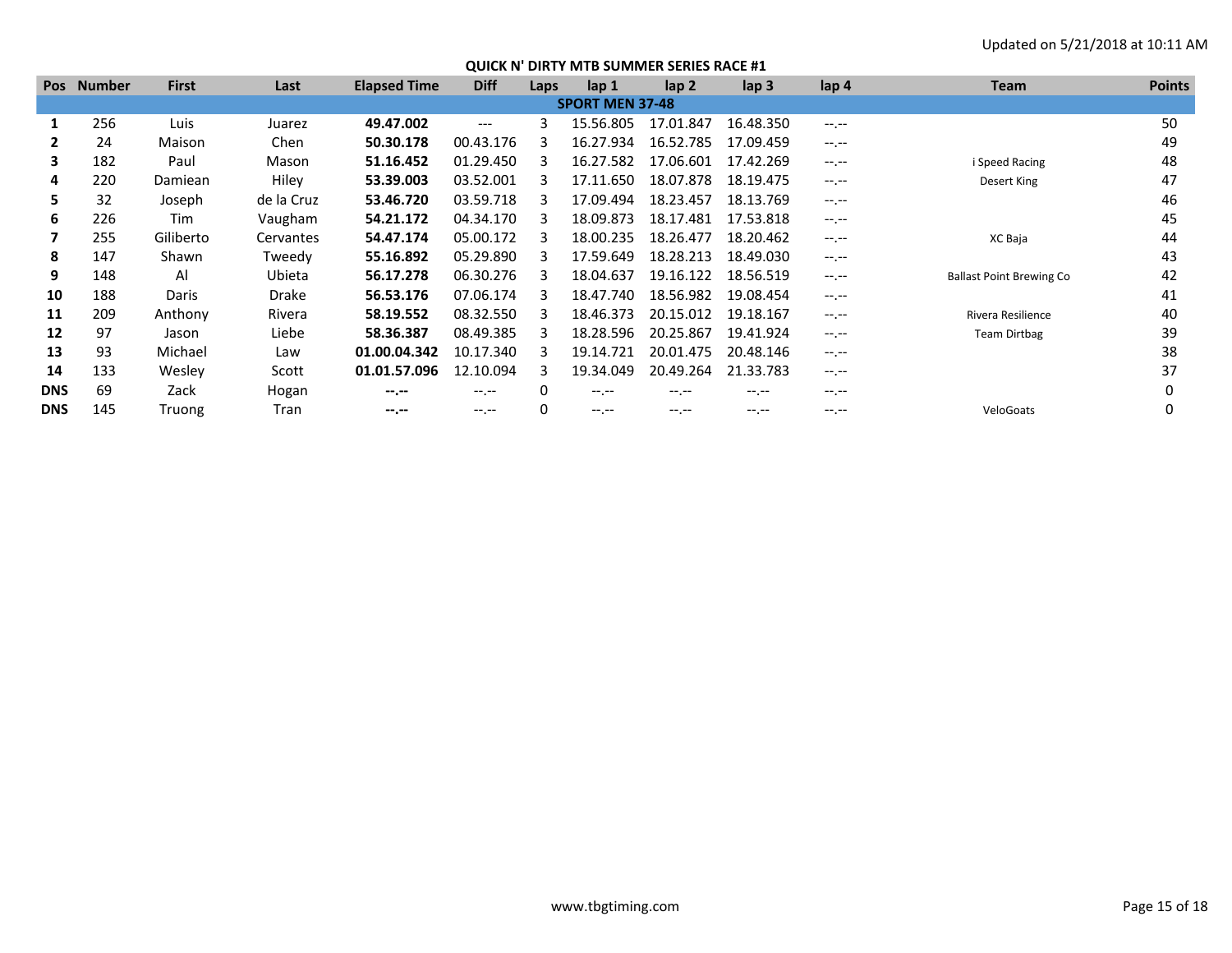|            | Pos Number           | <b>First</b> | Last           | <b>Elapsed Time</b> | <b>Diff</b> | Laps | lap 1     | lap <sub>2</sub> | lap <sub>3</sub> | lap 4            | <b>Team</b>           | <b>Points</b> |
|------------|----------------------|--------------|----------------|---------------------|-------------|------|-----------|------------------|------------------|------------------|-----------------------|---------------|
|            | <b>SPORT MEN 49+</b> |              |                |                     |             |      |           |                  |                  |                  |                       |               |
|            | 125                  | guillermo    | ramirez        | 50.29.416           | ---         |      | 16.28.047 | 16.51.615        | 17.09.754        | $-1$ , $-1$      | <b>TRUEU</b>          | 50            |
|            | 258                  | Jeff         | Healey         | 51.45.213           | 01.15.797   |      | 17.07.163 | 17.24.499        | 17.13.551        | $-1 - 1 - 1 = 0$ |                       | 49            |
| з.         | 10                   | Frank        | Bayr           | 52.18.164           | 01.48.748   |      | 17.12.156 | 17.19.593        | 17.46.415        | $-1 - 1 - 1 = 0$ | Powered by FANDA LABS | 48            |
| 4          | 181                  | Aby          | Nazario        | 53.09.697           | 02.40.281   |      | 17.00.345 | 17.47.376        | 18.21.976        | $-1 - 1 - 1 = 0$ |                       | 47            |
| 5.         | 121                  | Louis        | Peick          | 54.05.426           | 03.36.010   |      | 17.49.513 | 17.55.581        | 18.20.332        | $-1 - 1 - 1 = 0$ | iSpeed Racing         | 46            |
| 6.         | 81                   | Tommy        | Jones          | 54.50.823           | 04.21.407   | ₹    | 18.36.592 | 18.17.661        | 17.56.570        | $-1 - 1 - 1 = 0$ | Team Ninja            | 45            |
|            | 153                  | Matt         | Wallace        | 56.49.130           | 06.19.714   |      | 18.32.405 | 18.58.456        | 19.18.269        | $-1 - 1 - 1 = 0$ |                       | 44            |
| 8          | 8                    | Jim          | <b>Bannan</b>  | 57.33.393           | 07.03.977   |      | 18.12.321 | 19.11.902        | 20.09.170        | $-1$ , $-1$      |                       | 43            |
| 9          | 80                   | Bryan        | Jones          | 57.45.464           | 07.16.048   |      | 19.10.863 | 19.27.739        | 19.06.862        | $-1. - -$        | Albion Brewing        | 42            |
| 10         | 37                   | Tom          | <b>Dillard</b> | 58.03.673           | 07.34.257   |      | 18.07.133 | 19.46.649        | 20.09.891        |                  |                       | 41            |
| <b>DNF</b> | 34                   | Pete         | <b>Demos</b>   | 35.56.109           | 14.33.307   |      | 17.13.013 | 18.43.096        | $- - - - -$      | $---$            |                       |               |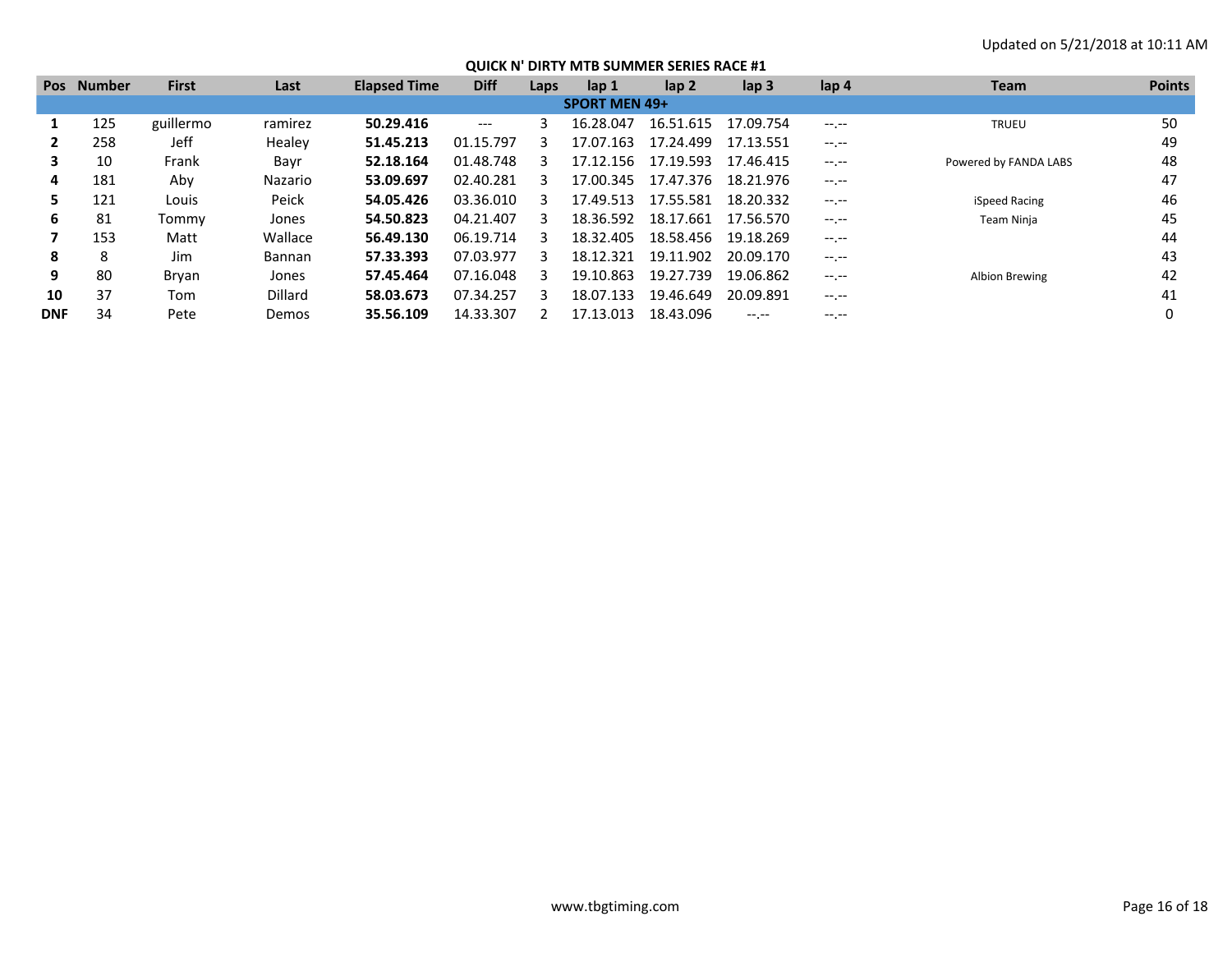| Pos | <b>Number</b>          | <b>First</b> | Last           | <b>Elapsed Time</b> | <b>Diff</b> | Laps | lap 1     | lap 2     | lap <sub>3</sub> | lap 4        | <b>Team</b>                          | <b>Points</b> |  |
|-----|------------------------|--------------|----------------|---------------------|-------------|------|-----------|-----------|------------------|--------------|--------------------------------------|---------------|--|
|     | <b>SPORT WOMEN 16+</b> |              |                |                     |             |      |           |           |                  |              |                                      |               |  |
|     | 76                     | Kim          | Java           | 39.21.188           | $---$       |      | 19.44.174 | 19.37.014 | $-1. - -$        | $-1.1 - 1.0$ | SDBC-EMERALD TEXTILES p-b UC Cyclery | 50            |  |
|     | 271                    | Melinda      | Johnson        | 40.22.741           | 01.01.553   |      | 20.41.212 | 19.41.529 | $-1. - -$        | -- --        |                                      | 49            |  |
|     | 189                    | Daniela      | Orozco         | 40.22.756           | 01.01.568   |      | 20.33.883 | 19.48.873 | $-1$             | $- - - - -$  | ECO Bike                             | 48            |  |
| 4   | 198                    | Alex         | Barr           | 41.18.154           | 01.56.966   |      | 20.50.289 | 20.27.865 | $-1$ , $-1$      | -- --        |                                      | 47            |  |
|     | 109                    | Paige        | Mitchell       | 43.18.824           | 03.57.636   |      | 21.51.952 | 21.26.872 | $-1$ , $-1$      | $---$        |                                      | 46            |  |
| 6   | 178                    | Claire       | Feine          | 43.21.615           | 04.00.427   |      | 22.02.424 | 21.19.191 | $-1. - -$        | --.--        |                                      | 45            |  |
|     | 157                    | brandy       | wirtz          | 47.41.127           | 08.19.939   |      | 23.47.514 | 23.53.613 | $-1$ , $-1$      | $---$        | Airborne-DVO-Box                     | 44            |  |
|     | 249                    | Pevton       | <b>Stearns</b> | 54.50.766           | 15.29.578   |      | 27.35.424 | 27.15.342 | $-1$ , $-1$      |              |                                      | 43            |  |